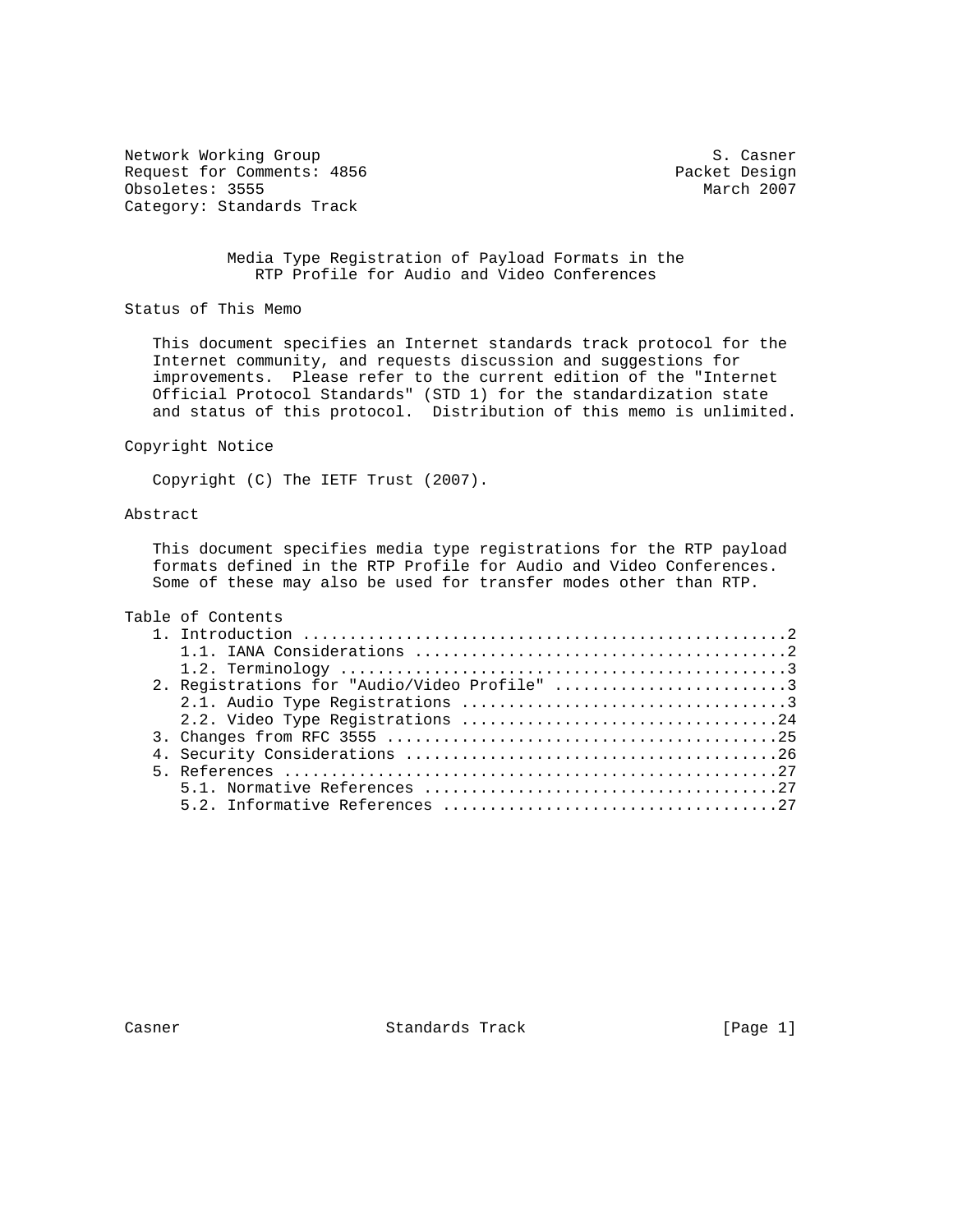## 1. Introduction

 This document updates the media type registrations initially specified in RFC 3555 for the Real-time Transport Protocol (RTP) payload formats defined in the RTP Profile for Audio and Video Conferences, RFC 3551 [1], as subtypes under the "audio" and "video" media types. This document does not include media type registrations for the RTP payload formats that are referenced in RFC 3551 but defined in other RFCs. The media type registrations for those payload formats are intended to be updated by including them in revisions of the individual RFCs defining the payload formats.

 The media type registrations specified here conform to the updated template format and procedures in RFC 4288 [2] and RFC 4855 [3]. This update makes no technical changes in the registrations. Together with RFC 4855, this document obsoletes RFC 3555.

### 1.1. IANA Considerations

 As a consequence of the generalized applicability of the media types registry as specified in RFC 4288, some changes in nomenclature are needed in the RTP Payload Format section of the registry. In the registry title "RTP Payload Format MIME types" and the introductory text, "MIME" should be changed to "media". "MIME" should be deleted from the table headings, leaving just "media type" and "subtype".

 This document updates the media type registrations listed below to conform to the revised registration format specified in RFC 4288 and RFC 4855, so the reference for these media types should be changed from RFC 3555 to this document. Some media type registrations contained in RFC 3555 are omitted from this document; the existing registrations for those types continue to be valid until updated by other RFCs. There are no new registrations contained here.

Casner **Standards Track** [Page 2]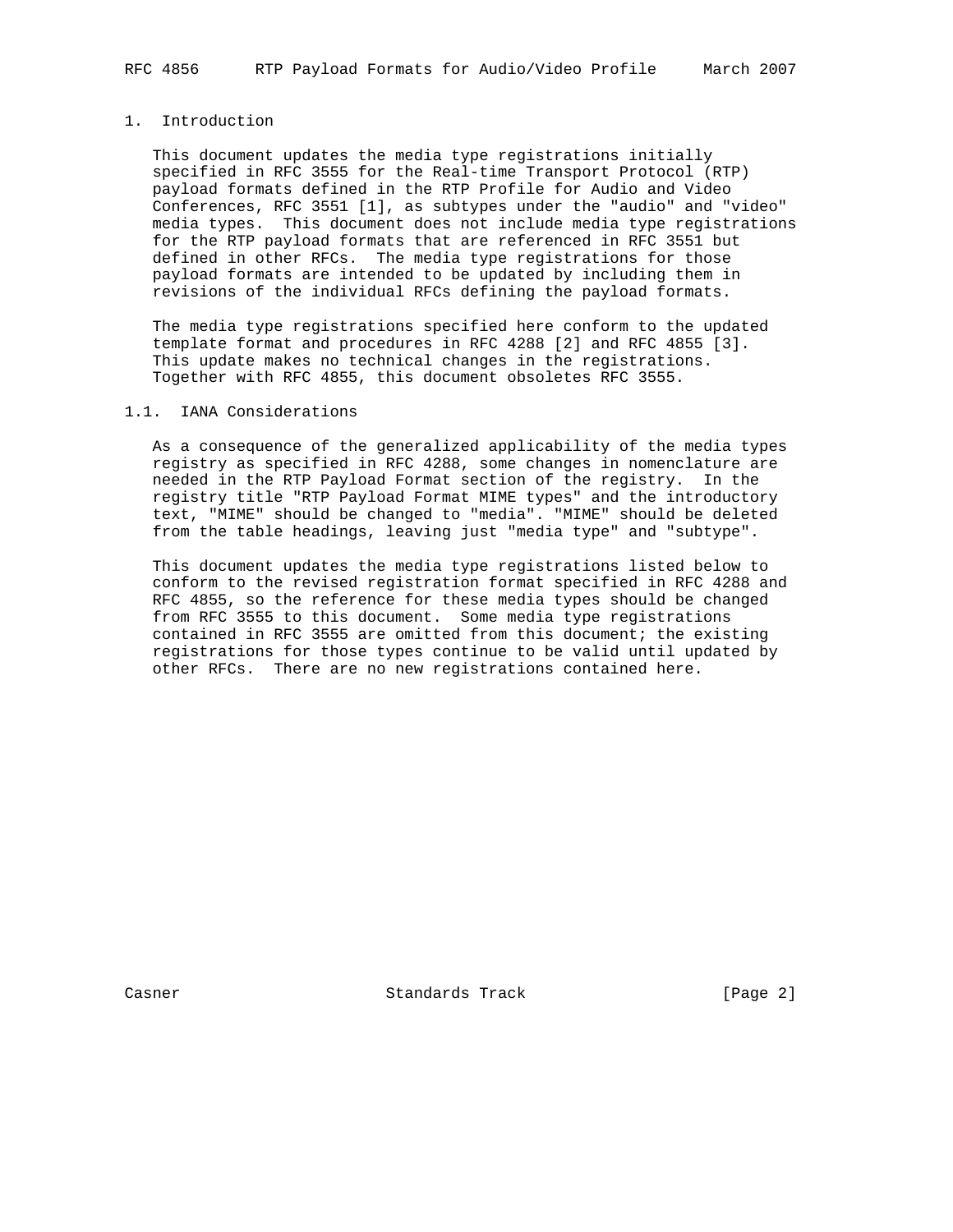```
 audio/DVI4
audio/G722
audio/G723
audio/G726-16
audio/G726-24
audio/G726-32
audio/G726-40
audio/G728
audio/G729
audio/G729D
audio/G729E
audio/GSM
audio/GSM-EFR
audio/L8
audio/L16
audio/LPC
audio/PCMA
audio/PCMU
audio/VDVI
video/nv
```
 Media type audio/L16 was initially registered via RFC 2586 for transports other than RTP. That registration is incorporated here and augmented with additional information for RTP transport.

1.2. Terminology

 The key words "MUST", "MUST NOT", "REQUIRED", "SHALL", "SHALL NOT", "SHOULD", "SHOULD NOT", "RECOMMENDED", "MAY", and "OPTIONAL" in this document are to be interpreted as described in RFC 2119 [4] and indicate requirement levels for implementations compliant with this specification.

2. Registrations for "Audio/Video Profile"

 In the following sections, the RTP payload formats defined in the RTP Profile for Audio and Video Conferences, RFC 3551 [1], are registered as media types.

2.1. Audio Type Registrations

 For most audio payload formats, the RTP timestamp clock rate is equal to the sampling rate. Some payload formats operate only at one fixed sampling rate, while others are adjustable.

 These audio formats also include the optional parameters "ptime" to specify the recommended length of time in milliseconds represented by

Casner **Standards Track** [Page 3]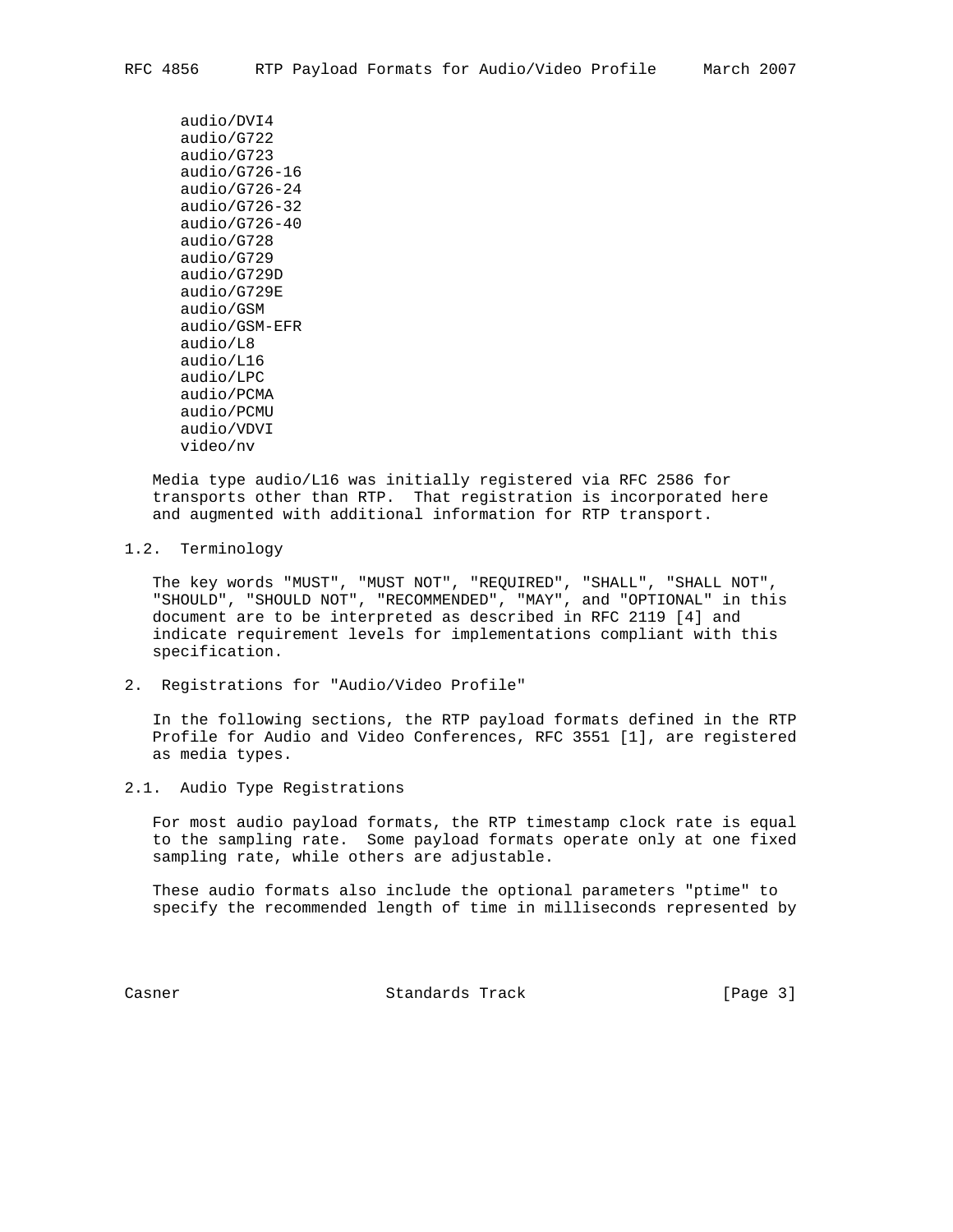the media in a packet, and "maxptime" to specify the maximum amount of media that can be encapsulated in each packet, expressed as time in milliseconds. The "ptime" and "maxptime" parameters are defined in the Session Description Protocol (SDP), RFC 4566 [5].

2.1.1. Registration of Media Type audio/DVI4

Type name: audio

Subtype name: DVI4

 Required parameters: rate: The RTP timestamp clock rate, which is equal to the sampling rate. The typical rate is 8000, but other rates may be specified.

Optional parameters: ptime, maxptime (see RFC 4566)

 Encoding considerations: This media type is framed binary data (see Section 4.8 in RFC 4288).

 Security considerations: This media type does not carry active content. It does transfer compressed data. See Section 4 of RFC 4856.

Interoperability considerations: none

Published specification: RFC 3551

 Applications that use this media type: Audio and video streaming and conferencing tools.

Additional information: none

 Person & email address to contact for further information: Stephen Casner <casner@acm.org>

Intended usage: COMMON

 Restrictions on usage: This media type depends on RTP framing, and hence is only defined for transfer via RTP (RFC 3550 [6]). Transfer within other framing protocols is not defined at this time.

Author:

Stephen Casner

Casner **Standards Track** [Page 4]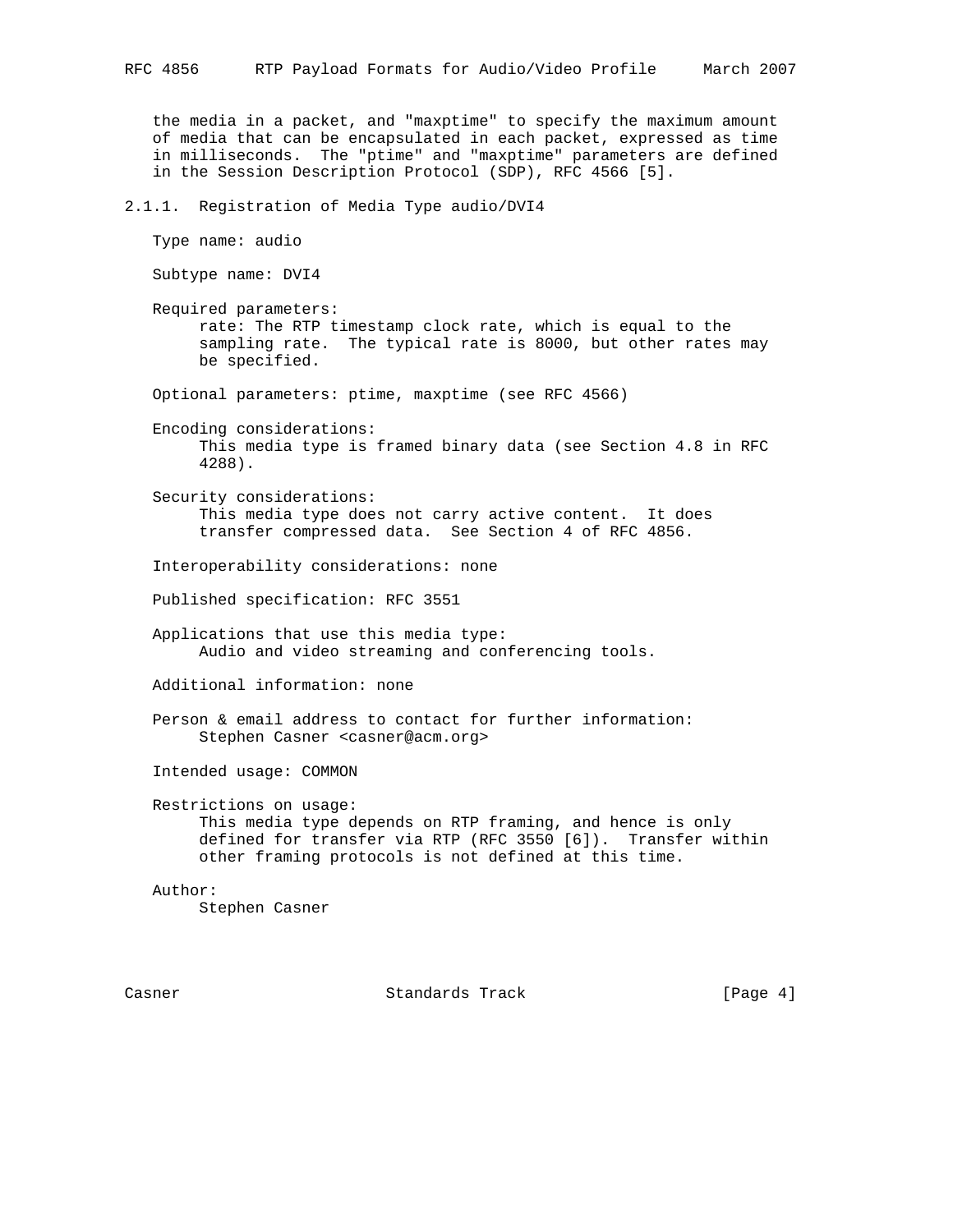Change controller: IETF Audio/Video Transport working group delegated from the IESG.

2.1.2. Registration of Media Type audio/G722

Type name: audio

Subtype name: G722

Required parameters: none

Optional parameters: ptime, maxptime (see RFC 4566)

- Encoding considerations: This media type is framed binary data (see Section 4.8 in RFC 4288).
- Security considerations: This media type does not carry active content. It does transfer compressed data. See Section 4 of RFC 4856.

Interoperability considerations: none

Published specification: RFC 3551

 Applications that use this media type: Audio and video streaming and conferencing tools.

Additional information: none

 Person & email address to contact for further information: Stephen Casner <casner@acm.org>

Intended usage: COMMON

 Restrictions on usage: This media type depends on RTP framing, and hence is only defined for transfer via RTP (RFC 3550). Transfer within other framing protocols is not defined at this time.

Author:

Stephen Casner

 Change controller: IETF Audio/Video Transport working group delegated from the IESG.

Casner **Standards Track** [Page 5]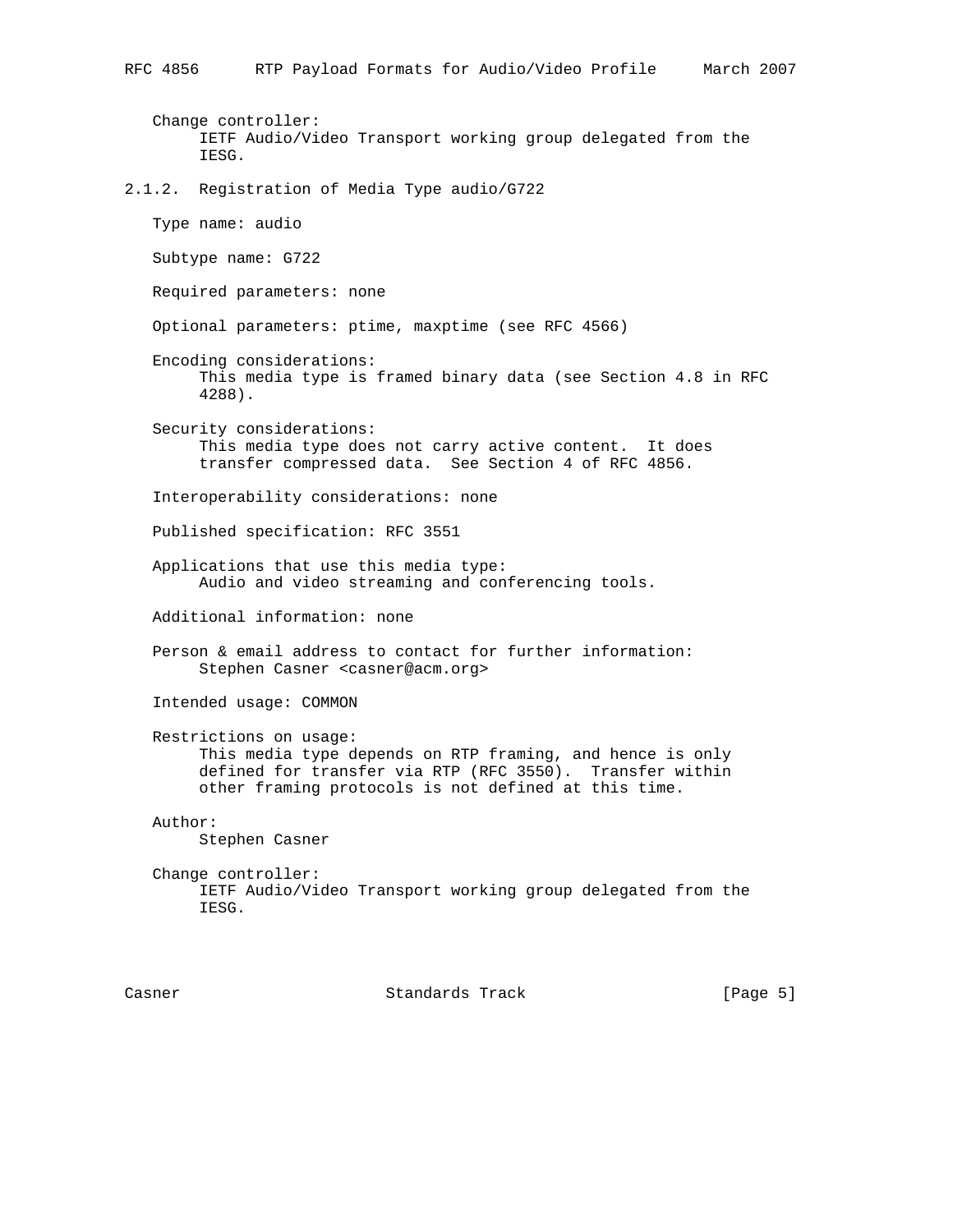2.1.3. Registration of Media Type audio/G723

Type name: audio

Subtype name: G723

Required parameters: none

 Optional parameters: ptime, maxptime: see RFC 4566

> bitrate: the data rate in kb/s used or preferred for the audio bit stream, with permissible values 5.3 or 6.3. If unspecified, the bitrate may change from frame to frame as indicated inband.

 annexa: indicates that Annex A, voice activity detection, is used or preferred. Permissible values are "yes" and "no" (without the quotes); "yes" is implied if this parameter is omitted.

 Encoding considerations: This media type is framed binary data (see Section 4.8 in RFC 4288).

 Security considerations: This media type does not carry active content. It does transfer compressed data. See Section 4 of RFC 4856.

Interoperability considerations: none

Published specification: RFC 3551

 Applications that use this media type: Audio and video streaming and conferencing tools.

Additional information: none

 Person & email address to contact for further information: Stephen Casner <casner@acm.org>

Intended usage: COMMON

 Restrictions on usage: This media type depends on RTP framing, and hence is only defined for transfer via RTP (RFC 3550). Transfer within other framing protocols is not defined at this time.

Casner **Standards Track** [Page 6]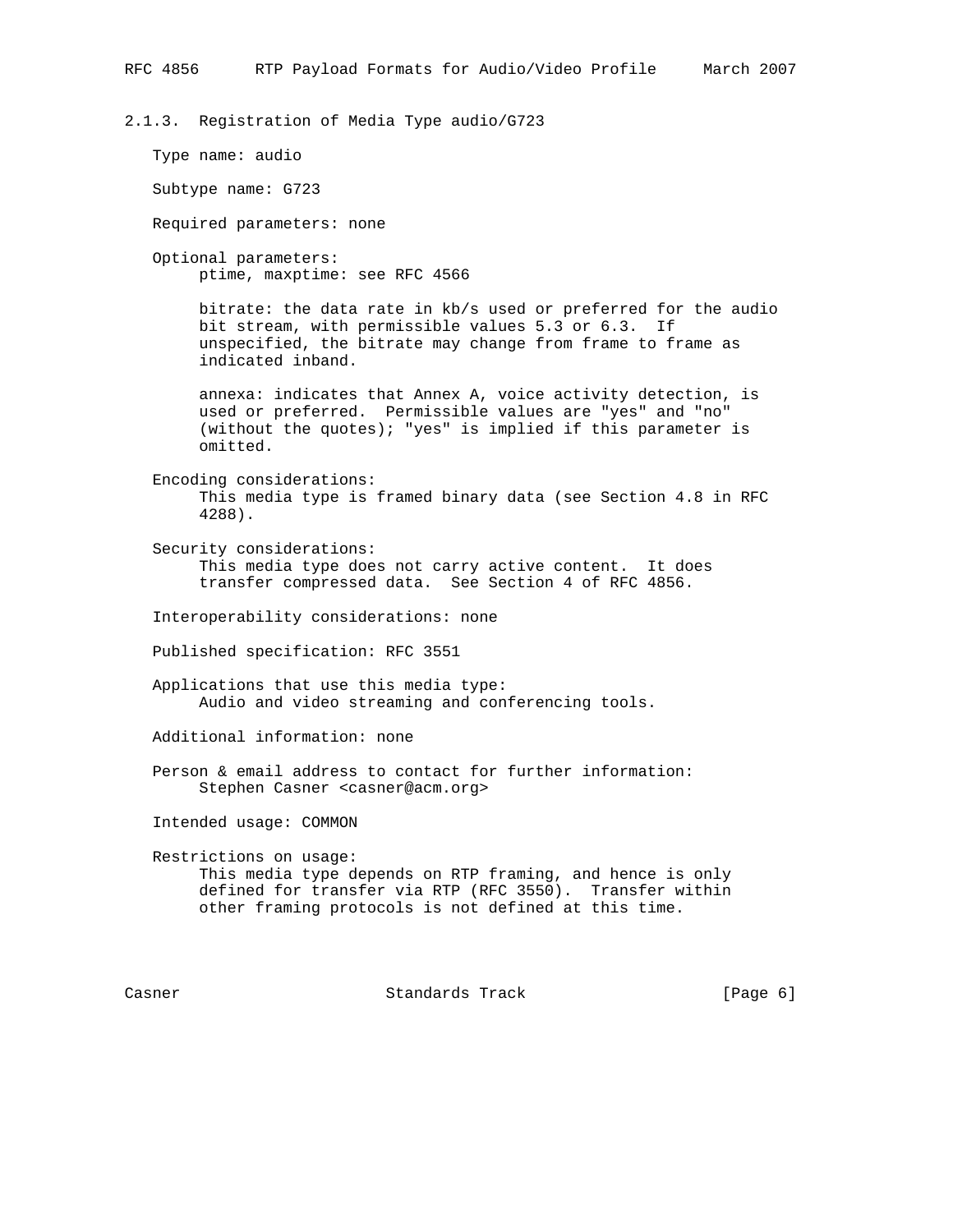Author: Stephen Casner Change controller: IETF Audio/Video Transport working group delegated from the IESG. 2.1.4. Registration of Media Type audio/G726-16 Type name: audio Subtype name: G726-16 Required parameters: none Optional parameters: ptime, maxptime (see RFC 4566) Encoding considerations: This media type is framed binary data (see Section 4.8 in RFC 4288). Security considerations: This media type does not carry active content. It does transfer compressed data. See Section 4 of RFC 4856. Interoperability considerations: none Published specification: RFC 3551 Applications that use this media type: Audio and video streaming and conferencing tools. Additional information: none Person & email address to contact for further information: Stephen Casner <casner@acm.org> Intended usage: COMMON Restrictions on usage: This media type depends on RTP framing, and hence is only defined for transfer via RTP (RFC 3550). Transfer within other framing protocols is not defined at this time. Author: Stephen Casner

Casner **Standards Track** [Page 7]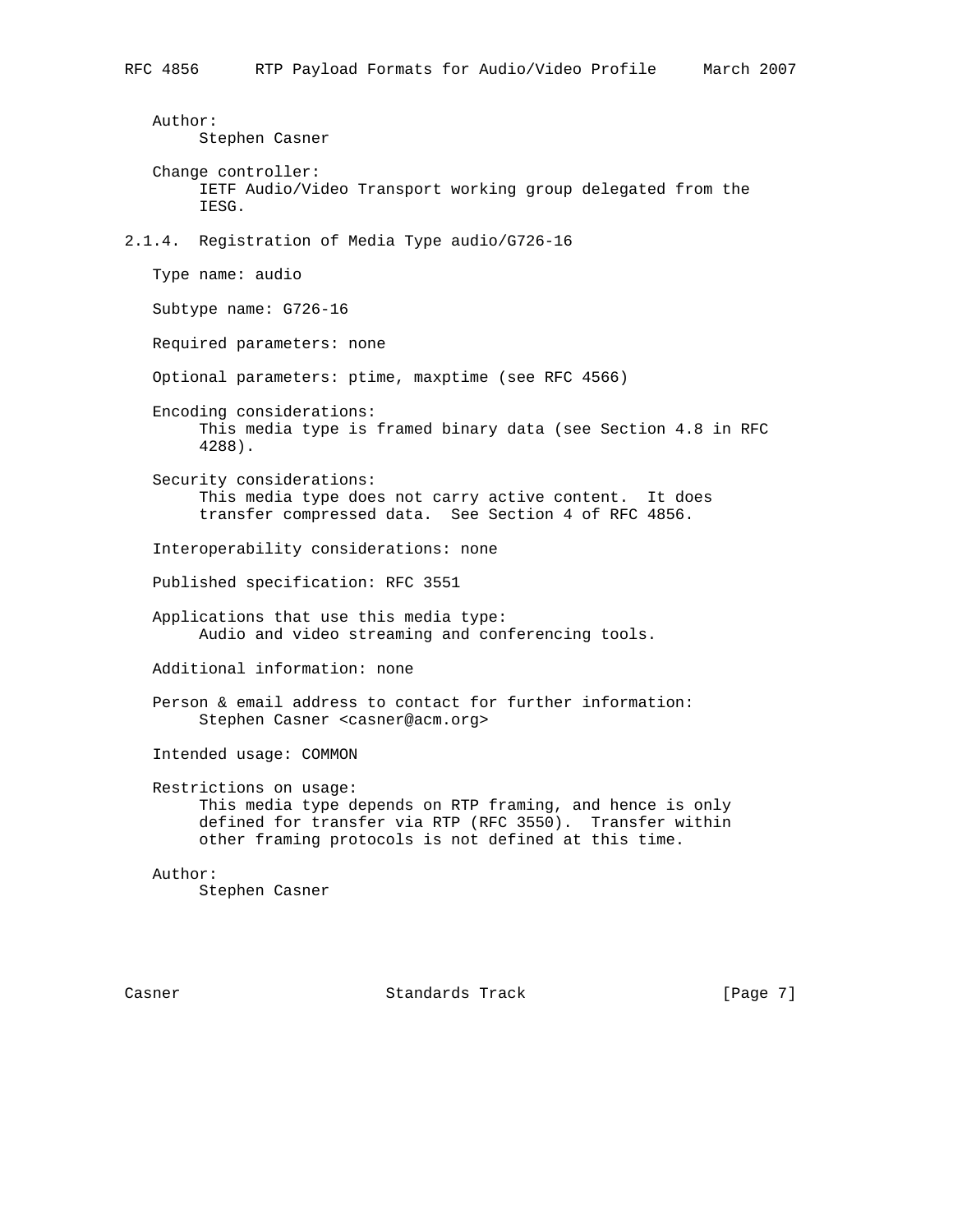Change controller: IETF Audio/Video Transport working group delegated from the IESG.

2.1.5. Registration of Media Type audio/G726-24

Type name: audio

Subtype name: G726-24

Required parameters: none

Optional parameters: ptime, maxptime (see RFC 4566)

- Encoding considerations: This media type is framed binary data (see Section 4.8 in RFC 4288).
- Security considerations: This media type does not carry active content. It does transfer compressed data. See Section 4 of RFC 4856.

Interoperability considerations: none

Published specification: RFC 3551

 Applications that use this media type: Audio and video streaming and conferencing tools.

Additional information: none

 Person & email address to contact for further information: Stephen Casner <casner@acm.org>

Intended usage: COMMON

 Restrictions on usage: This media type depends on RTP framing, and hence is only defined for transfer via RTP (RFC 3550). Transfer within other framing protocols is not defined at this time.

Author:

Stephen Casner

 Change controller: IETF Audio/Video Transport working group delegated from the IESG.

Casner **Standards Track** [Page 8]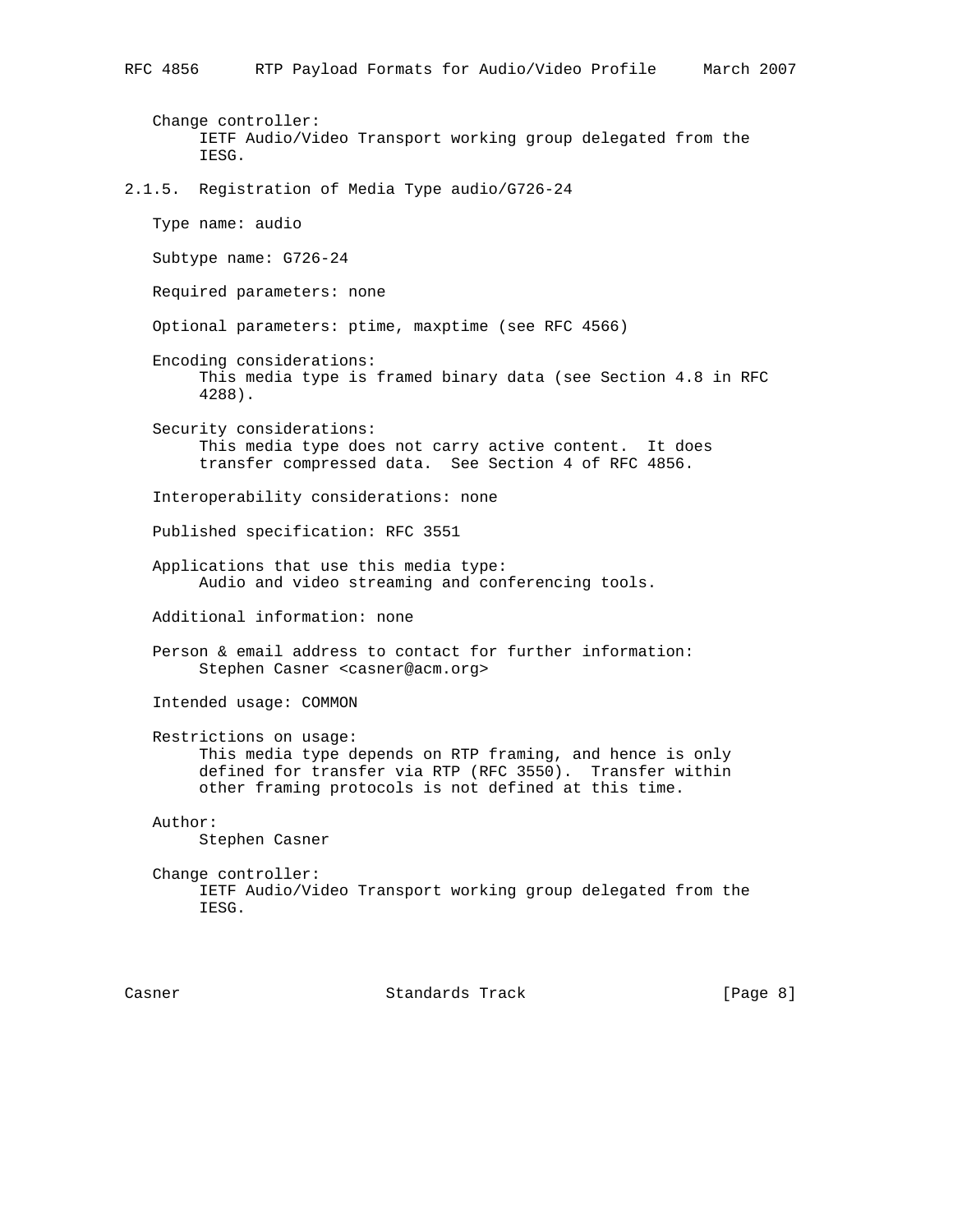2.1.6. Registration of Media Type audio/G726-32

 Type name: audio Subtype name: G726-32 Required parameters: none Optional parameters: ptime, maxptime (see RFC 4566) Encoding considerations: This media type is framed binary data (see Section 4.8 in RFC 4288). Security considerations: This media type does not carry active content. It does transfer compressed data. See Section 4 of RFC 4856. Interoperability considerations: none Published specification: RFC 3551 Applications that use this media type: Audio and video streaming and conferencing tools. Additional information: none Person & email address to contact for further information: Stephen Casner <casner@acm.org> Intended usage: COMMON Restrictions on usage: This media type depends on RTP framing, and hence is only defined for transfer via RTP (RFC 3550). Transfer within other framing protocols is not defined at this time. Author: Stephen Casner Change controller: IETF Audio/Video Transport working group delegated from the IESG.

Casner **Standards Track** [Page 9]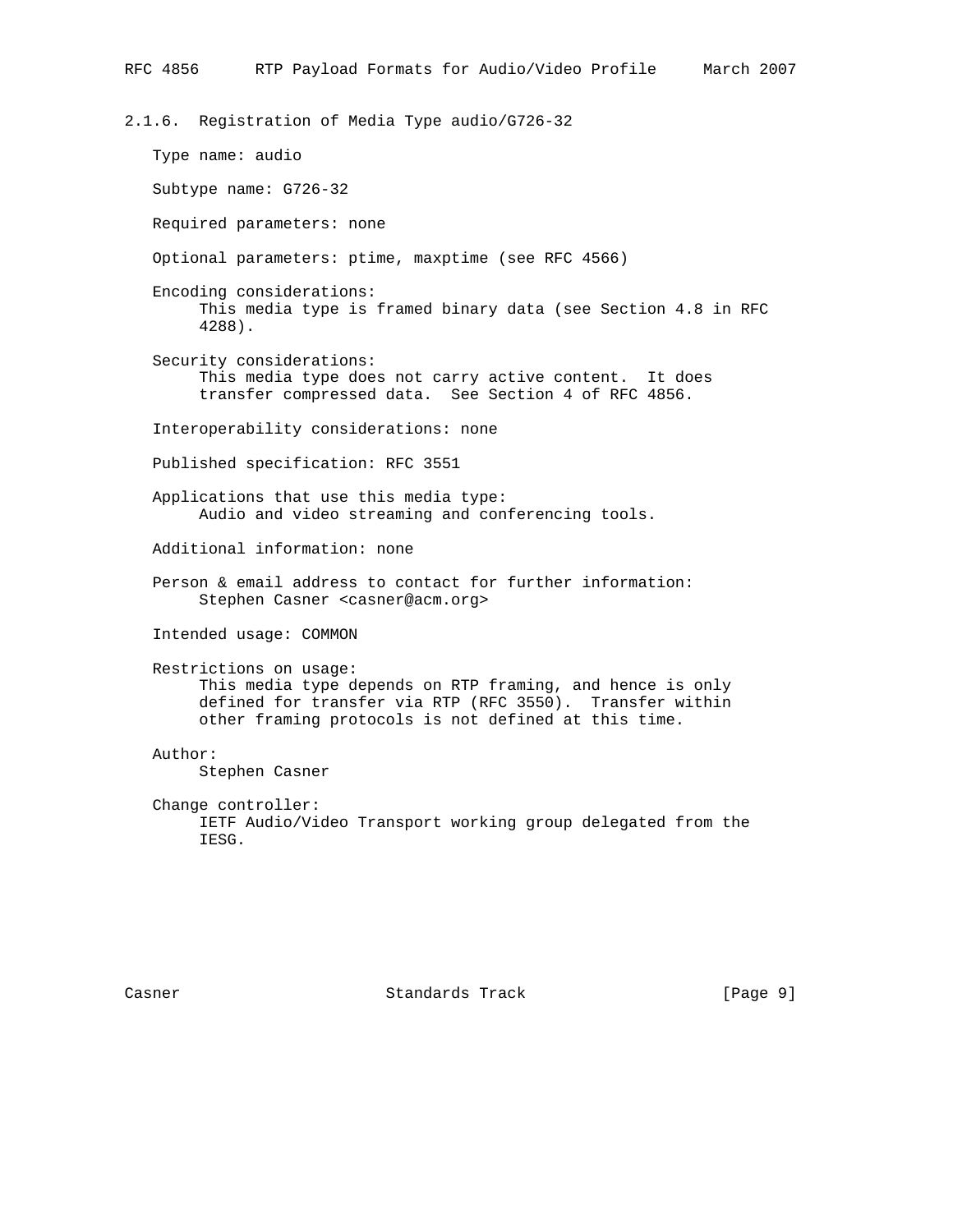2.1.7. Registration of Media Type audio/G726-40

 Type name: audio Subtype name: G726-40 Required parameters: none Optional parameters: ptime, maxptime (see RFC 4566) Encoding considerations: This media type is framed binary data (see Section 4.8 in RFC 4288). Security considerations: This media type does not carry active content. It does transfer compressed data. See Section 4 of RFC 4856. Interoperability considerations: none Published specification: RFC 3551 Applications that use this media type: Audio and video streaming and conferencing tools. Additional information: none Person & email address to contact for further information: Stephen Casner <casner@acm.org> Intended usage: COMMON Restrictions on usage: This media type depends on RTP framing, and hence is only defined for transfer via RTP (RFC 3550). Transfer within other framing protocols is not defined at this time. Author: Stephen Casner Change controller: IETF Audio/Video Transport working group delegated from the IESG.

Casner **Standards Track** [Page 10]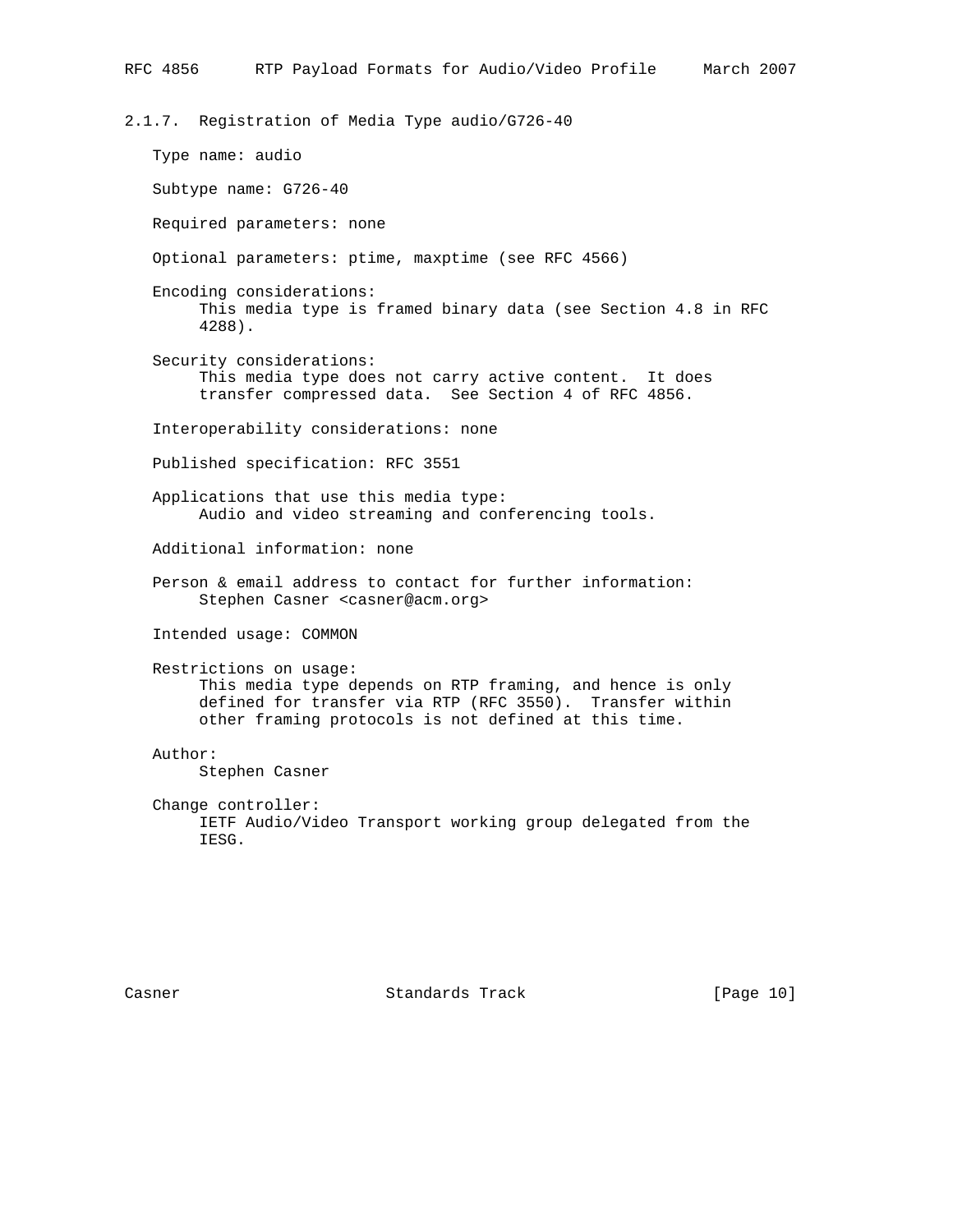2.1.8. Registration of Media Type audio/G728

 Type name: audio Subtype name: G728 Required parameters: none Optional parameters: ptime, maxptime (see RFC 4566) Encoding considerations: This media type is framed binary data (see Section 4.8 in RFC 4288). Security considerations: This media type does not carry active content. It does transfer compressed data. See Section 4 of RFC 4856. Interoperability considerations: none Published specification: RFC 3551 Applications that use this media type: Audio and video streaming and conferencing tools. Additional information: none Person & email address to contact for further information: Stephen Casner <casner@acm.org> Intended usage: COMMON Restrictions on usage: This media type depends on RTP framing, and hence is only defined for transfer via RTP (RFC 3550). Transfer within other framing protocols is not defined at this time. Author: Stephen Casner Change controller: IETF Audio/Video Transport working group delegated from the IESG.

Casner **Standards Track** [Page 11]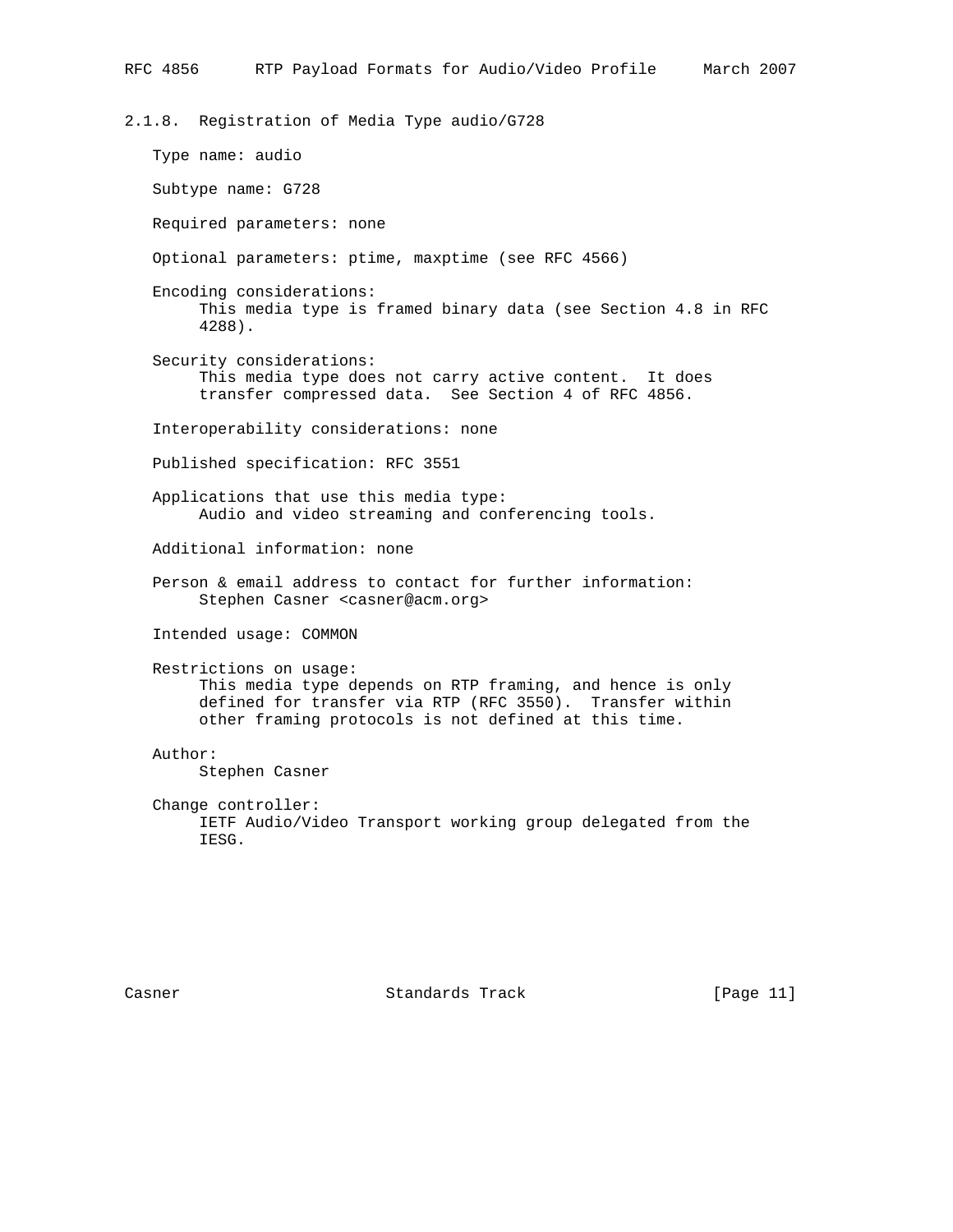2.1.9. Registration of Media Type audio/G729

 Type name: audio Subtype name: G729 Required parameters: none Optional parameters: ptime, maxptime: see RFC 4566 annexb: indicates that Annex B, voice activity detection, is used or preferred. Permissible values are "yes" and "no" (without the quotes); "yes" is implied if this parameter is omitted. Encoding considerations: This media type is framed binary data (see Section 4.8 in RFC 4288). Security considerations: This media type does not carry active content. It does transfer compressed data. See Section 4 of RFC 4856. Interoperability considerations: none Published specification: RFC 3551 Applications that use this media type: Audio and video streaming and conferencing tools. Additional information: none Person & email address to contact for further information: Stephen Casner <casner@acm.org> Intended usage: COMMON Restrictions on usage: This media type depends on RTP framing, and hence is only defined for transfer via RTP (RFC 3550). Transfer within other framing protocols is not defined at this time. Author: Stephen Casner

Casner **Standards Track** [Page 12]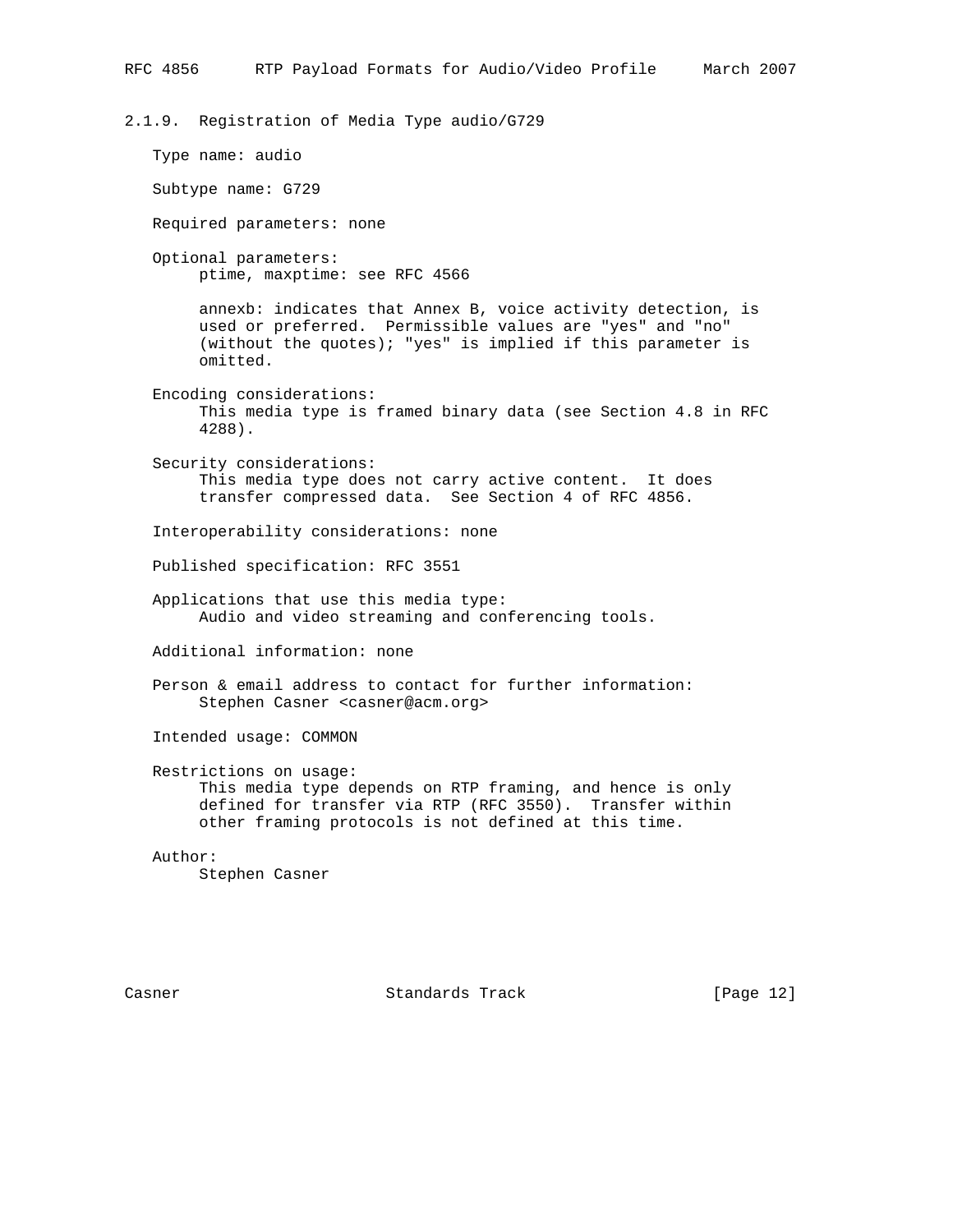Change controller: IETF Audio/Video Transport working group delegated from the IESG.

2.1.10. Registration of Media Type audio/G729D

Type name: audio

Subtype name: G729D

Required parameters: none

 Optional parameters: ptime, maxptime: see RFC 4566

> annexb: indicates that Annex B, voice activity detection, is used or preferred. Permissible values are "yes" and "no" (without the quotes); "yes" is implied if this parameter is omitted.

 Encoding considerations: This media type is framed binary data (see Section 4.8 in RFC 4288).

 Security considerations: This media type does not carry active content. It does transfer compressed data. See Section 4 of RFC 4856.

Interoperability considerations: none

Published specification: RFC 3551

 Applications that use this media type: Audio and video streaming and conferencing tools.

Additional information: none

 Person & email address to contact for further information: Stephen Casner <casner@acm.org>

Intended usage: COMMON

 Restrictions on usage: This media type depends on RTP framing, and hence is only defined for transfer via RTP (RFC 3550). Transfer within other framing protocols is not defined at this time.

Casner **Standards Track** [Page 13]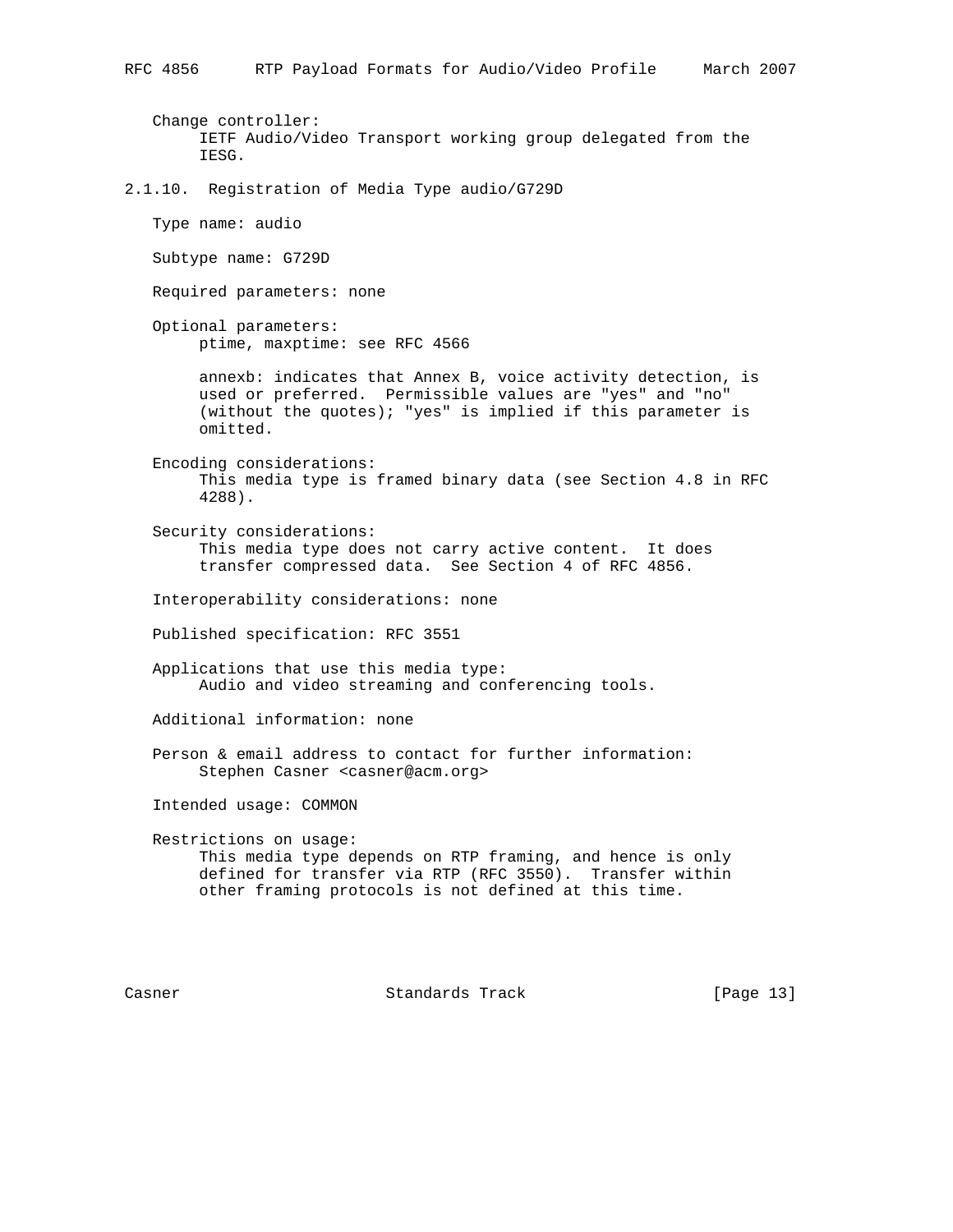Author: Stephen Casner Change controller: IETF Audio/Video Transport working group delegated from the IESG. 2.1.11. Registration of Media Type audio/G729E Type name: audio Subtype name: G729E Required parameters: none Optional parameters: ptime, maxptime: see RFC 4566 annexb: indicates that Annex B, voice activity detection, is used or preferred. Permissible values are "yes" and "no" (without the quotes); "yes" is implied if this parameter is omitted. Encoding considerations: This media type is framed binary data (see Section 4.8 in RFC 4288). Security considerations: This media type does not carry active content. It does transfer compressed data. See Section 4 of RFC 4856. Interoperability considerations: none Published specification: RFC 3551 Applications that use this media type: Audio and video streaming and conferencing tools. Additional information: none Person & email address to contact for further information: Stephen Casner <casner@acm.org>

Intended usage: COMMON

Casner **Standards Track** [Page 14]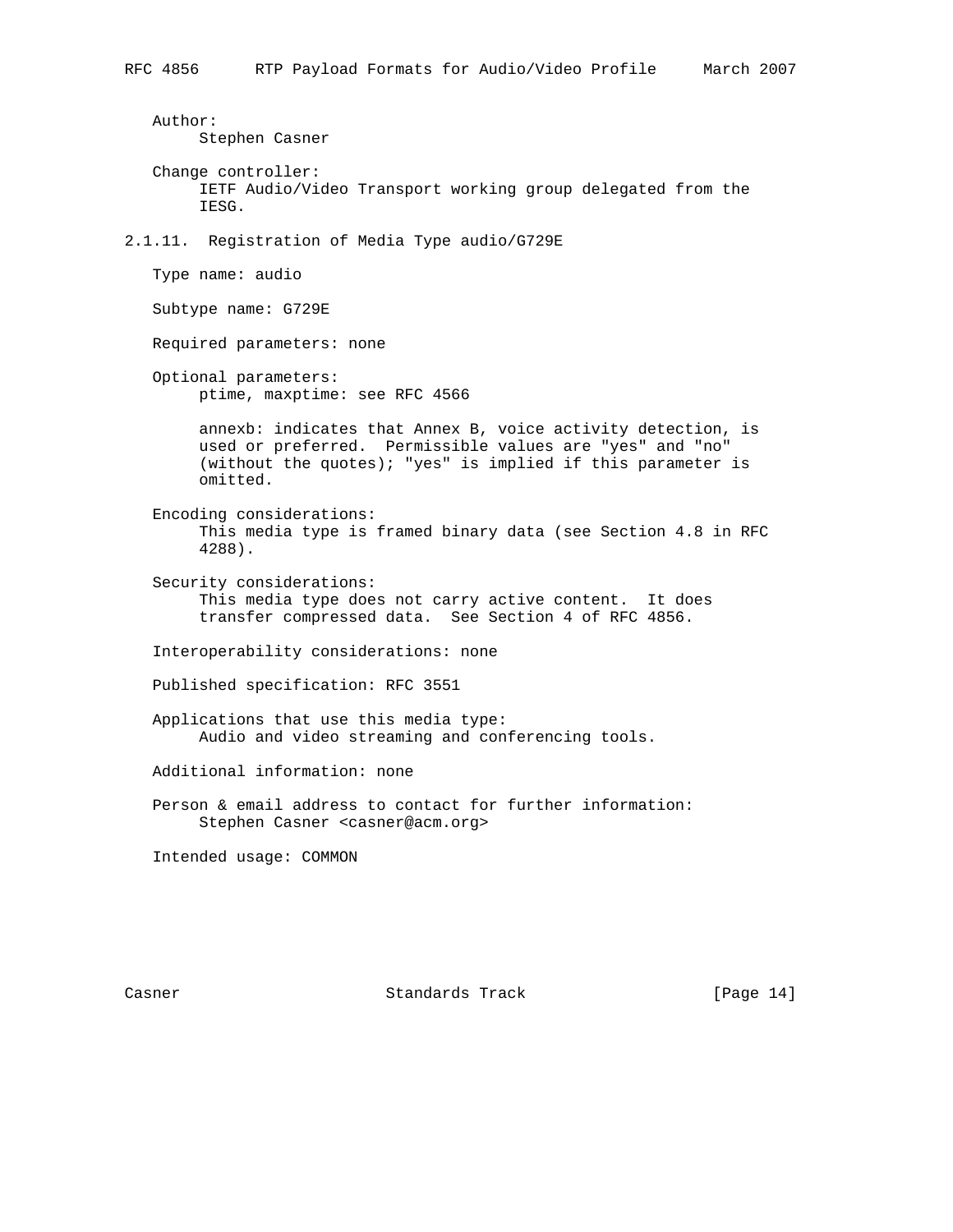Restrictions on usage: This media type depends on RTP framing, and hence is only defined for transfer via RTP (RFC 3550). Transfer within other framing protocols is not defined at this time. Author: Stephen Casner Change controller: IETF Audio/Video Transport working group delegated from the

2.1.12. Registration of Media Type audio/GSM

Type name: audio

IESG.

Subtype name: GSM

Required parameters: none

Optional parameters: ptime, maxptime (see RFC 4566)

 Encoding considerations: This media type is framed binary data (see Section 4.8 in RFC 4288).

 Security considerations: This media type does not carry active content. It does transfer compressed data. See Section 4 of RFC 4856.

Interoperability considerations: none

Published specification: RFC 3551

 Applications that use this media type: Audio and video streaming and conferencing tools.

Additional information: none

 Person & email address to contact for further information: Stephen Casner <casner@acm.org>

Intended usage: COMMON

 Restrictions on usage: This media type depends on RTP framing, and hence is only defined for transfer via RTP (RFC 3550). Transfer within other framing protocols is not defined at this time.

Casner **Standards Track** [Page 15]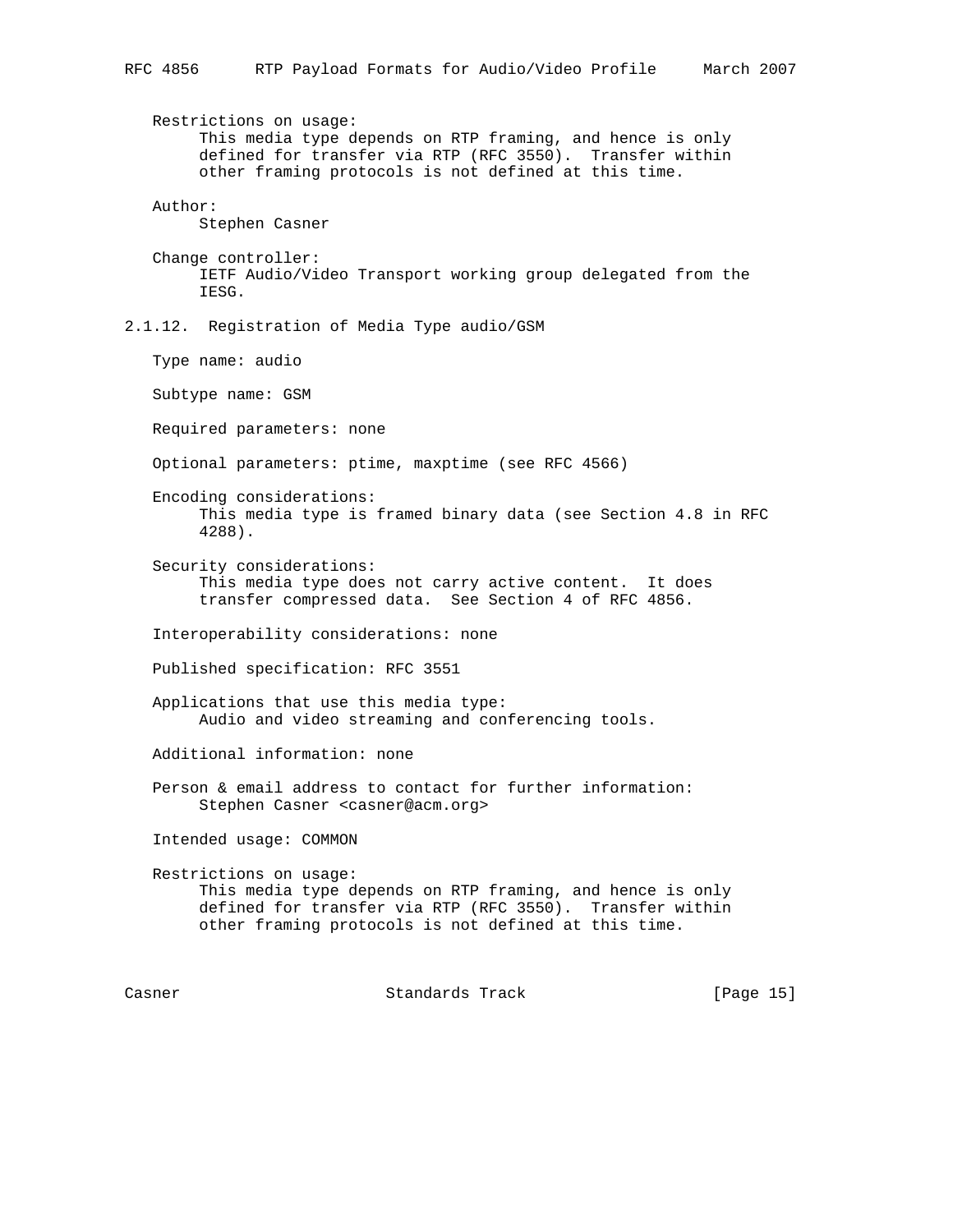Author: Stephen Casner Change controller: IETF Audio/Video Transport working group delegated from the IESG. 2.1.13. Registration of Media Type audio/GSM-EFR Type name: audio Subtype name: GSM-EFR Required parameters: none Optional parameters: ptime, maxptime (see RFC 4566) Encoding considerations: This media type is framed binary data (see Section 4.8 in RFC 4288). Security considerations: This media type does not carry active content. It does transfer compressed data. See Section 4 of RFC 4856. Interoperability considerations: none Published specification: RFC 3551 Applications that use this media type: Audio and video streaming and conferencing tools. Additional information: none Person & email address to contact for further information: Stephen Casner <casner@acm.org> Intended usage: COMMON Restrictions on usage: This media type depends on RTP framing, and hence is only defined for transfer via RTP (RFC 3550). Transfer within other framing protocols is not defined at this time. Author: Stephen Casner

Casner **Standards Track** [Page 16]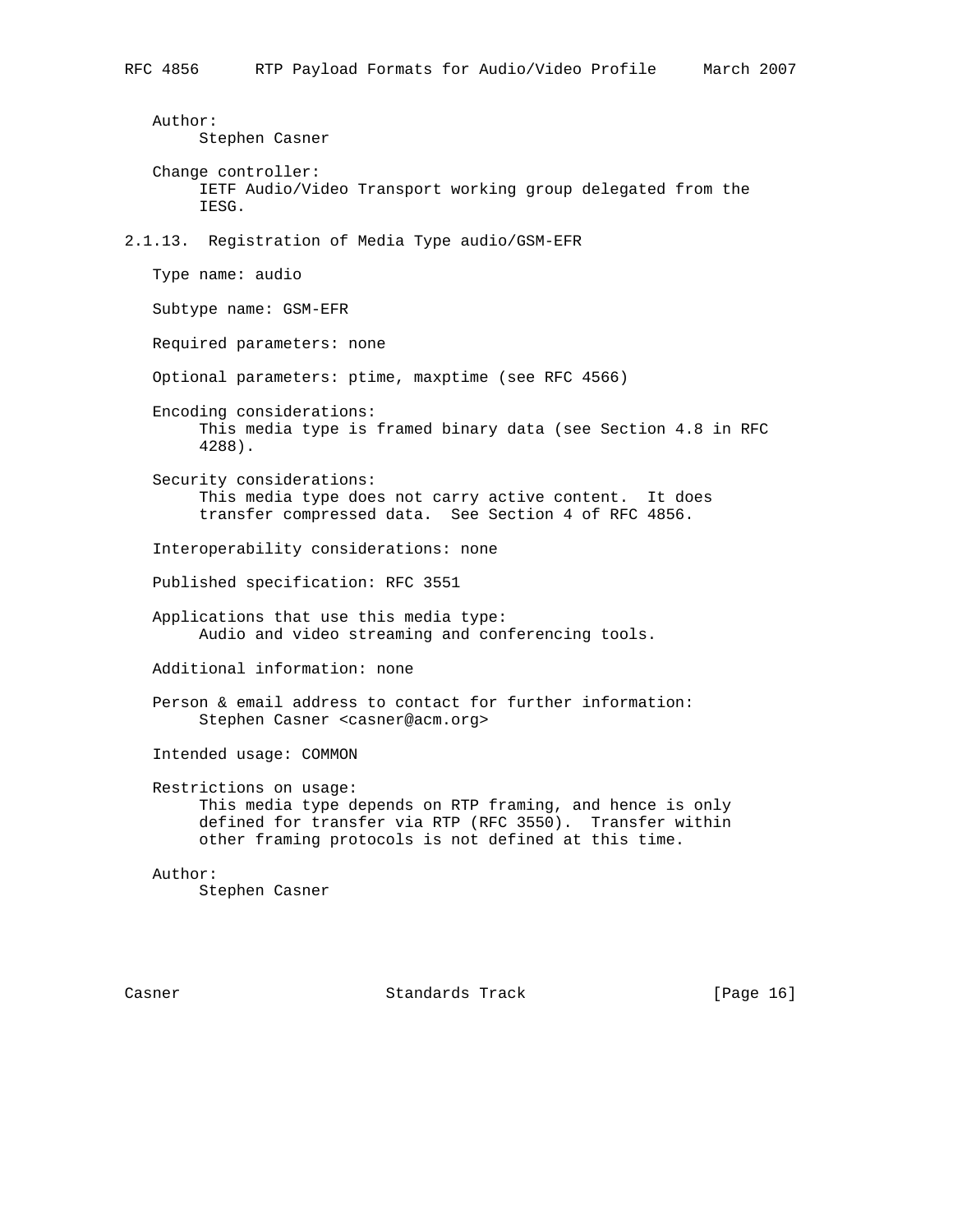Change controller: IETF Audio/Video Transport working group delegated from the IESG. 2.1.14. Registration of Media Type audio/L8 Type name: audio Subtype name: L8 Required parameters: rate: the RTP timestamp clock rate Optional parameters: channels: how many audio streams are interleaved -- defaults to 1; stereo would be 2, etc. Interleaving takes place between individual one-byte samples. The channel order is as specified in RFC 3551. ptime, maxptime: see RFC 4566 Encoding considerations: This media type is framed binary data (see Section 4.8 in RFC 4288). Security considerations: This media type does not carry active content. It does transfer compressed data. See Section 4 of RFC 4856. Interoperability considerations: none Published specification: RFC 3551 Applications that use this media type: Audio and video streaming and conferencing tools. Additional information: none Person & email address to contact for further information: Stephen Casner <casner@acm.org> Intended usage: COMMON Restrictions on usage: This media type depends on RTP framing, and hence is only defined for transfer via RTP (RFC 3550). Transfer within other framing protocols is not defined at this time.

Casner **Standards Track** [Page 17]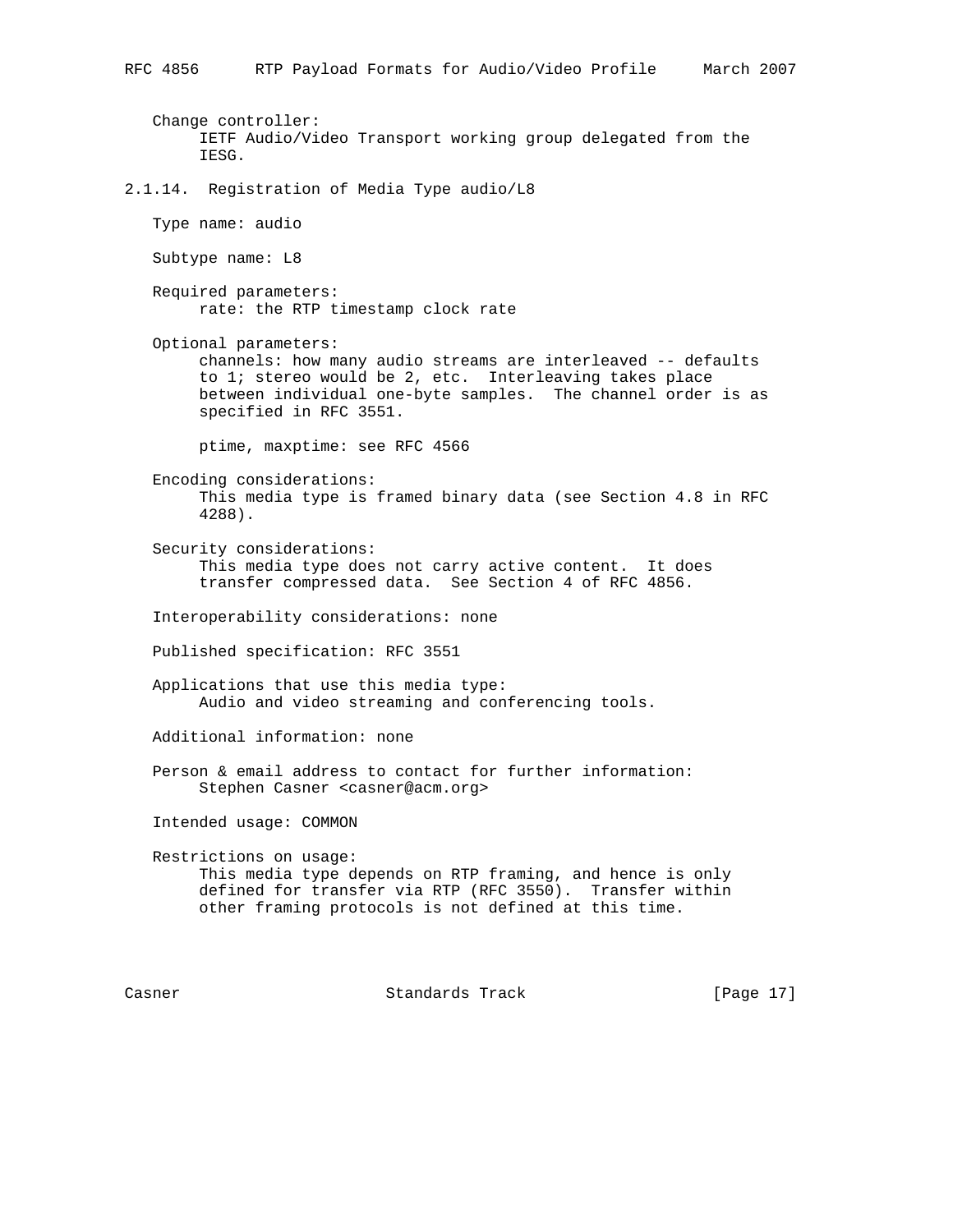Author:

Stephen Casner

 Change controller: IETF Audio/Video Transport working group delegated from the IESG.

2.1.15. Registration of Media Type audio/L16

 Media type audio/L16 was initially registered via RFC 2586 [10] for transports other than RTP. That registration is incorporated here and augmented with additional information for RTP transport.

Type name: audio

Subtype name: L16

Required parameters:

 rate: number of samples per second -- For non-RTP transport, the permissible values for rate are 8000, 11025, 16000, 22050, 24000, 32000, 44100, and 48000 samples per second. For RTP transport, other values are permissible but the aforementioned values are RECOMMENDED. For RTP, the rate parameter indicates the RTP timestamp clock rate, which is equal to the sample rate.

Optional parameters:

 channels: how many audio streams are interleaved -- defaults to 1; stereo would be 2, etc. Interleaving takes place between individual two-byte samples. The channel order is as specified in RFC 3551 unless a channel-order parameter is also present.

 emphasis: analog preemphasis applied to the signal before quantization. The only emphasis value defined here is emphasis=50-15 to indicate the 50/15 microsecond preemphasis used with Compact Discs. This parameter MUST be omitted if no analog preemphasis was applied. Note that this is a stream property parameter, not a receiver configuration parameter. Thus, if parameters are negotiated, it may not be possible for the sender to comply with a receiver request for a particular setting.

 channel-order: specifies the sample interleaving order for multiple-channel audio streams (see RFC 3190 [7], Section 7). Permissible values are DV.LRLsRs, DV.LRCS, DV.LRCWo, DV.LRLsRsC, DV.LRLsRsCS, DV.LmixRmixTWoQ1Q2, DV.LRCWoLsRsLmixRmix, DV.LRCWoLs1Rs1Ls2Rs2, DV.LRCWoLsRsLcRc.

Casner **Standards Track** [Page 18]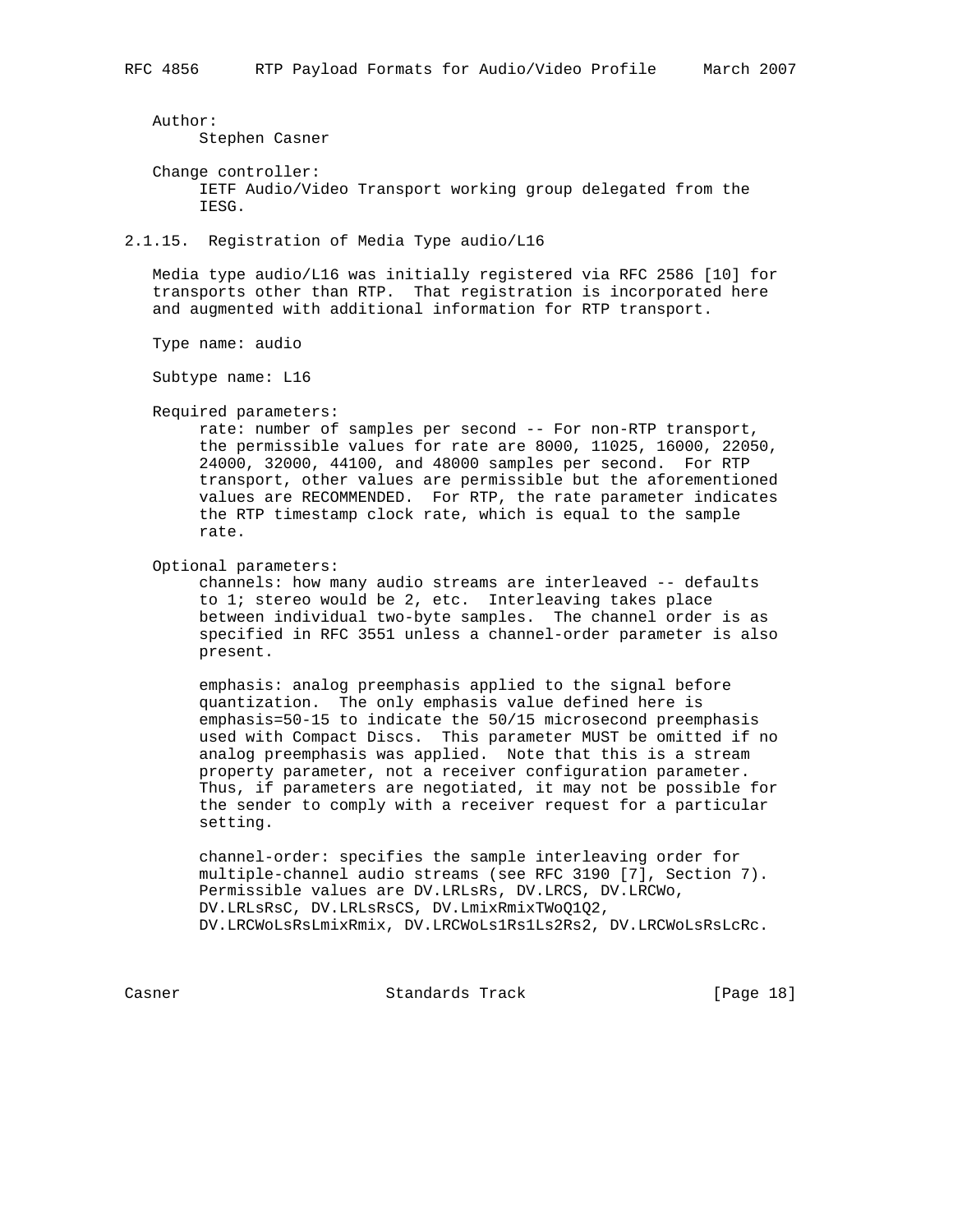For interoperation with DV video systems, only a subset of these channel combinations is specified for use with 20-bit linear encoding in the DV video specification [9]; those are DV.LRLsRs, DV.LRCS, DV.LmixRmixTWoQ1Q2. This parameter MUST be omitted when the AIFF-C channel order convention (see RFC 3551) is in use.

 For RTP, ptime: RECOMMENDED duration of each packet in milliseconds.

 For RTP, maxptime: maximum duration of each packet in milliseconds.

 Encoding considerations: Audio data is binary data, and must be encoded for non-binary transport; the Base64 encoding is suitable for Email. Note that audio data does not compress easily using lossless compression.

 Security considerations: Audio/L16 data is believed to offer no security risks. This media type does not carry active content. The encoding is not compressed. See Section 4 of RFC 4856.

 Interoperability considerations: This type is compatible with the encoding used in the WAV (Microsoft Windows RIFF) and Apple AIFF union types, and with the public domain "sox" and "rateconv" programs.

 Published specification: RFC 2586 for non-RTP transports, RFC 3551 for RTP

 Applications that use this media type: The public domain "sox" and "rateconv" programs accept this type.

 Additional information: Magic number(s): none File extension(s): WAV L16 Macintosh file type code: AIFF

 Person to contact for further information: James Salsman <jps-L16@bovik.org>

Casner **Standards Track** [Page 19]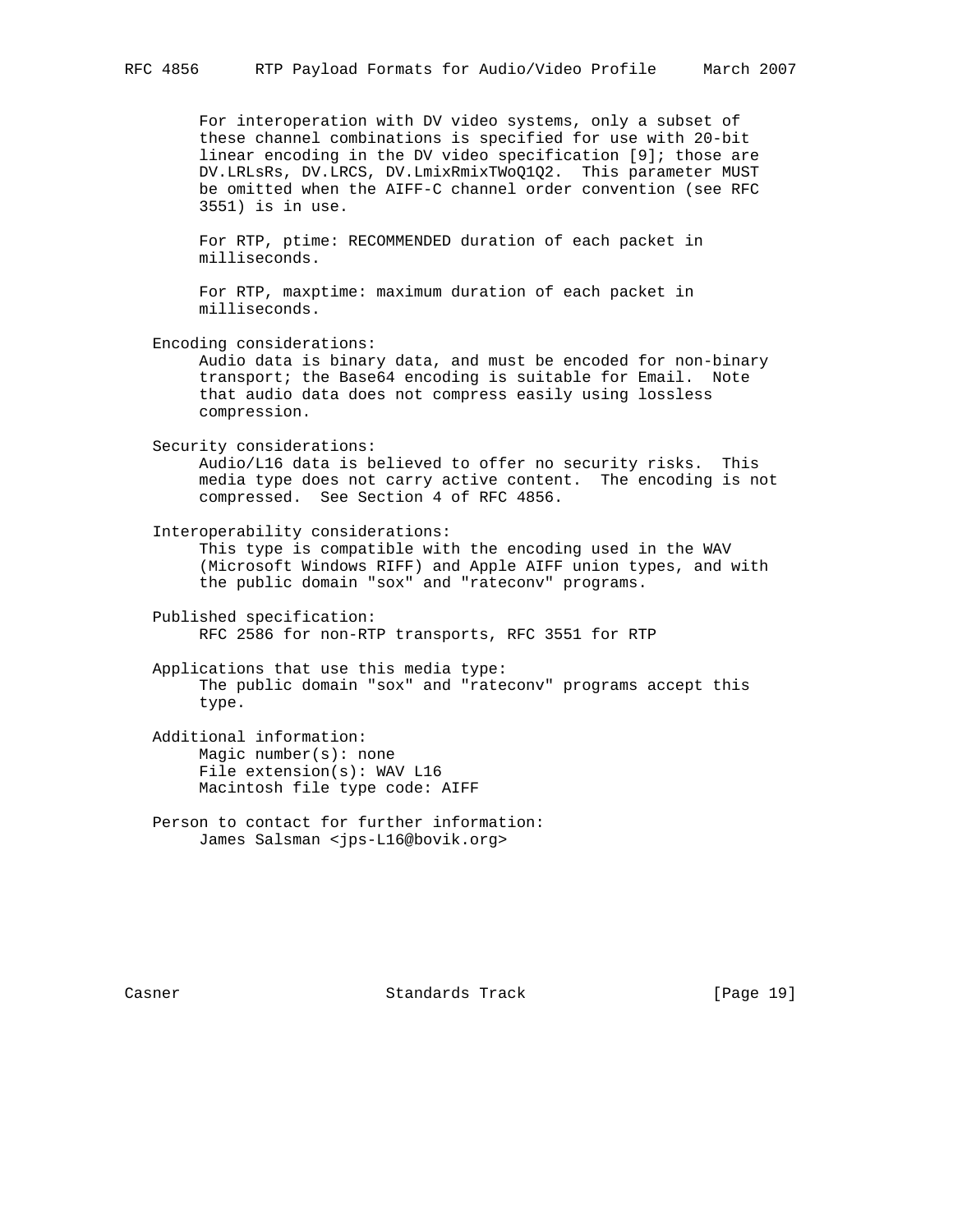Intended usage: Common It is expected that many audio and speech applications will use this type. Already the most popular platforms provide this type with the rate=11025 parameter, referred to as "radio quality speech". Restrictions on usage: In addition to file-based transfer methods, this type is also defined for transfer via RTP (RFC 3550). Author: James Salsman for non-RTP transports. Stephen Casner for RTP transport. Change controller: James Salsman for non-RTP transports. For RTP transport, IETF Audio/Video Transport working group delegated from the IESG. 2.1.16. Registration of Media Type audio/LPC Type name: audio Subtype name: LPC Required parameters: none Optional parameters: ptime, maxptime (see RFC 4566) Encoding considerations: This media type is framed binary data (see Section 4.8 in RFC 4288). Security considerations: This media type does not carry active content. It does transfer compressed data. See Section 4 of RFC 4856. Interoperability considerations: none Published specification: RFC 3551 Applications that use this media type: Audio and video streaming and conferencing tools. Additional information: none

Casner **Standards Track** [Page 20]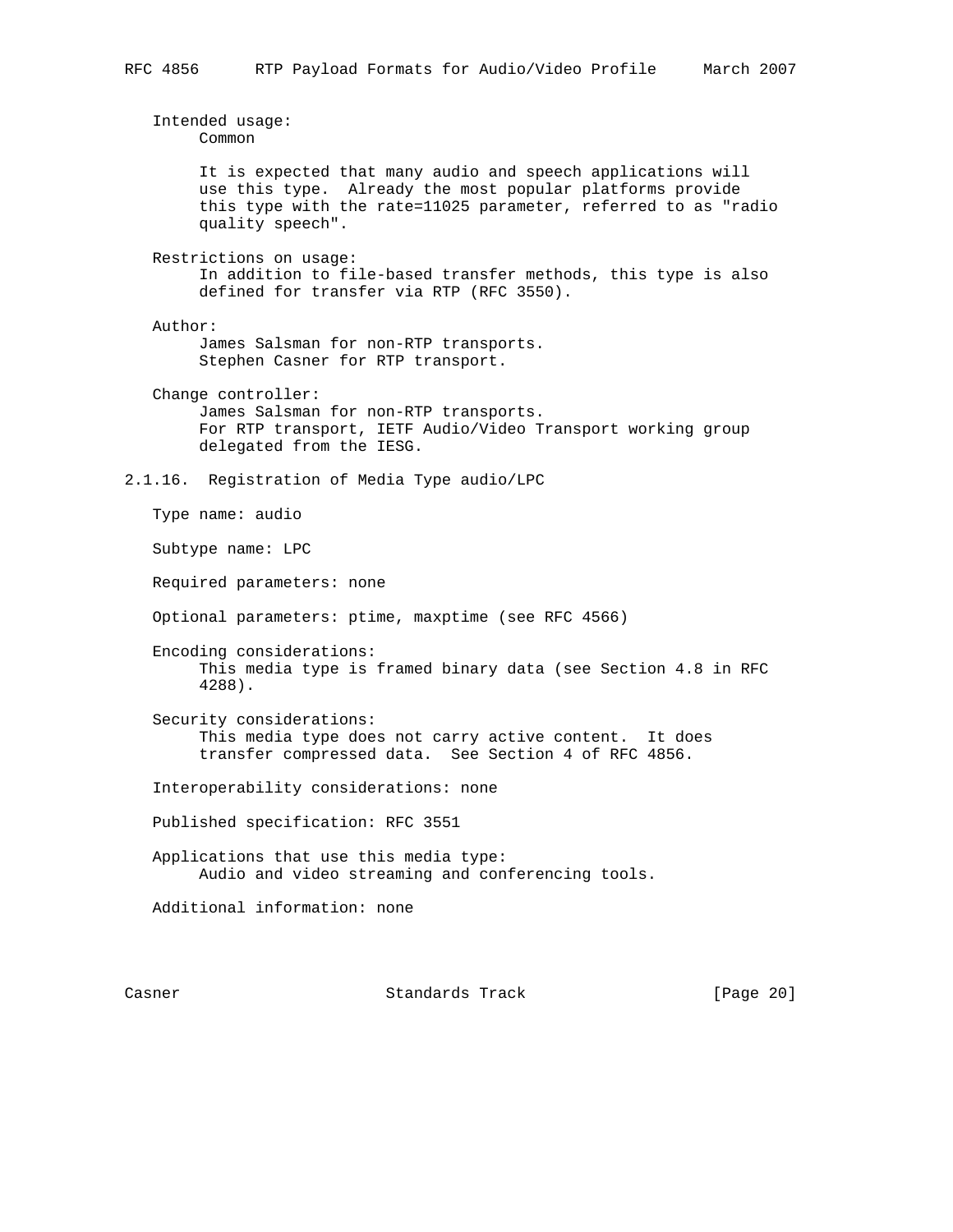Person & email address to contact for further information: Stephen Casner <casner@acm.org>

Intended usage: COMMON

 Restrictions on usage: This media type depends on RTP framing, and hence is only defined for transfer via RTP (RFC 3550). Transfer within other framing protocols is not defined at this time.

Author:

Stephen Casner

 Change controller: IETF Audio/Video Transport working group delegated from the IESG.

2.1.17. Registration of Media Type audio/PCMA

Type name: audio

Subtype name: PCMA

Required parameters:

 rate: The RTP timestamp clock rate, which is equal to the sampling rate. The typical rate is 8000, but other rates may be specified.

Optional parameters:

 channels: how many audio streams are interleaved -- defaults to 1; stereo would be 2, etc. Interleaving takes place between individual one-byte samples. The channel order is as specified in RFC 3551.

ptime, maxptime: see RFC 4566

 Encoding considerations: This media type is framed binary data (see Section 4.8 in RFC 4288).

 Security considerations: This media type does not carry active content. It does transfer compressed data. See Section 4 of RFC 4856.

Interoperability considerations: none

Published specification: RFC 3551

Casner **Standards Track** [Page 21]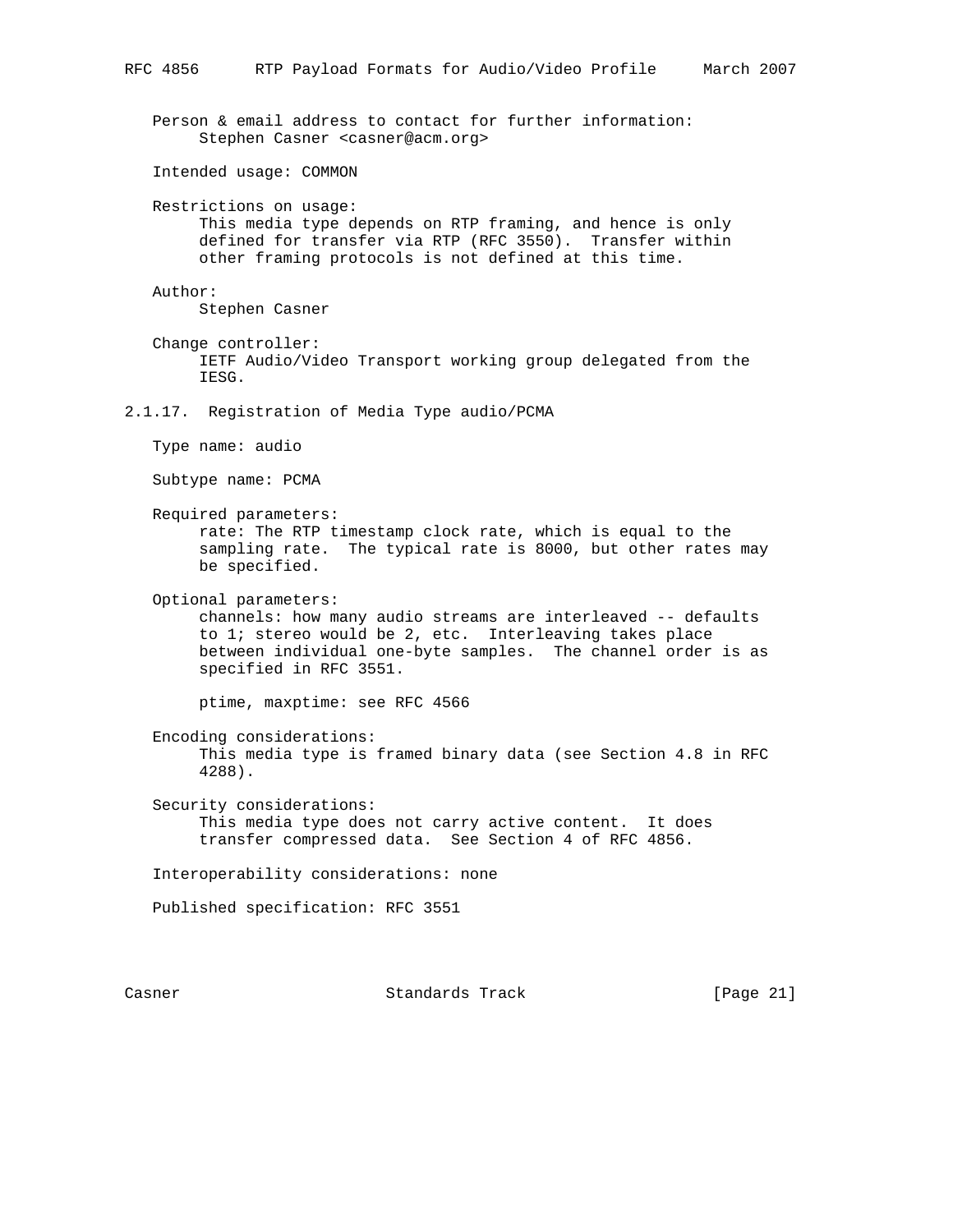Applications that use this media type: Audio and video streaming and conferencing tools. Additional information: none Person & email address to contact for further information: Stephen Casner <casner@acm.org> Intended usage: COMMON Restrictions on usage: This media type depends on RTP framing, and hence is only defined for transfer via RTP (RFC 3550). Transfer within other framing protocols is not defined at this time. Author: Stephen Casner Change controller: IETF Audio/Video Transport working group delegated from the IESG. 2.1.18. Registration of Media Type audio/PCMU Type name: audio Subtype name: PCMU Required parameters: rate: The RTP timestamp clock rate, which is equal to the sampling rate. The typical rate is 8000, but other rates may be specified. Optional parameters: channels: how many audio streams are interleaved -- defaults to 1; stereo would be 2, etc. Interleaving takes place between individual one-byte samples. The channel order is as specified in RFC 3551. ptime, maxptime: see RFC 4566 Encoding considerations: This media type is framed binary data (see Section 4.8 in RFC 4288). Security considerations: This media type does not carry active content. It does transfer compressed data. See Section 4 of RFC 4856.

Casner **Standards Track** [Page 22]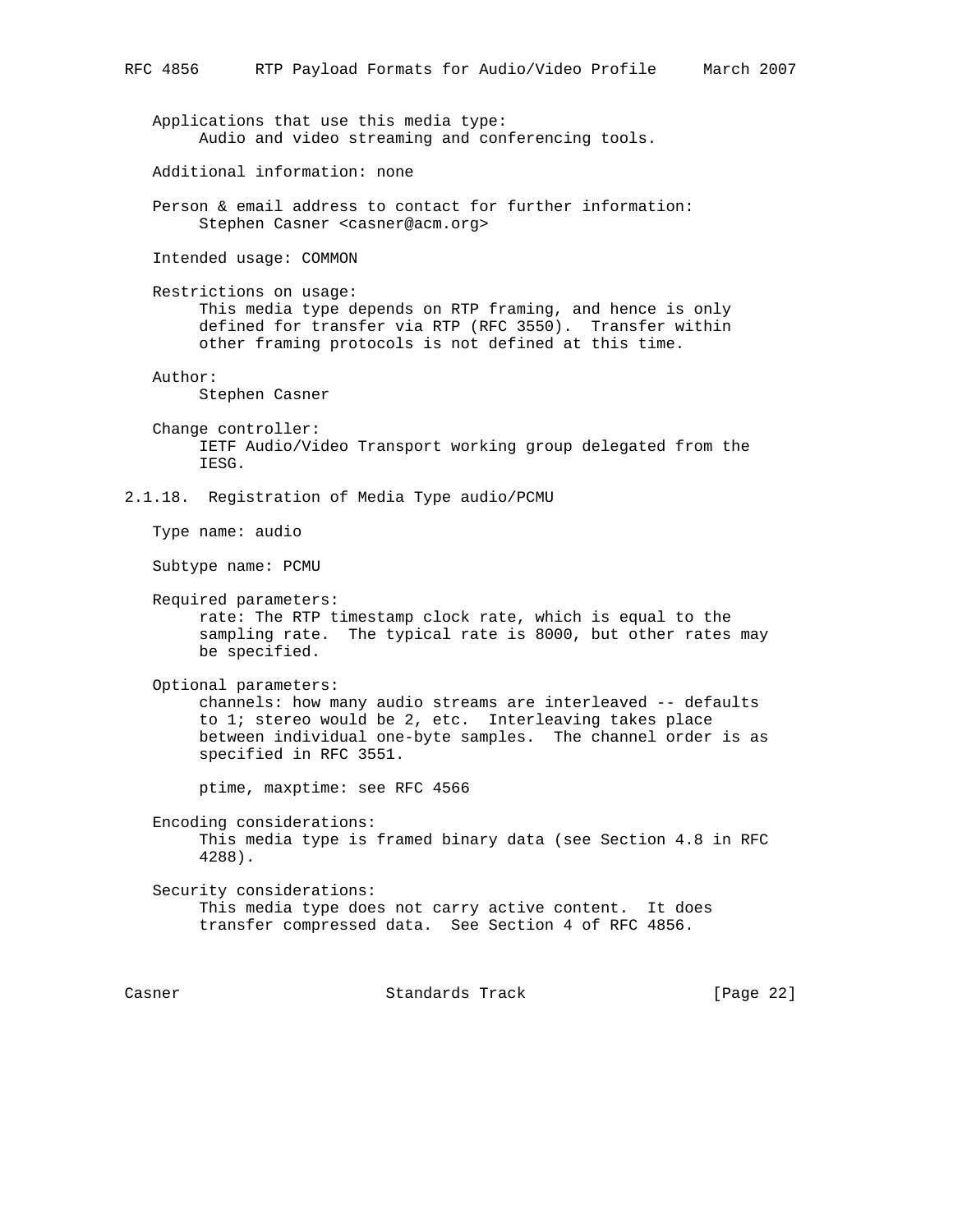Interoperability considerations: none Published specification: RFC 3551 Applications that use this media type: Audio and video streaming and conferencing tools. Additional information: none Person & email address to contact for further information: Stephen Casner <casner@acm.org> Intended usage: COMMON Restrictions on usage: This media type depends on RTP framing, and hence is only defined for transfer via RTP (RFC 3550). Transfer within other framing protocols is not defined at this time. Author: Stephen Casner Change controller: IETF Audio/Video Transport working group delegated from the IESG. 2.1.19. Registration of Media Type audio/VDVI Type name: audio Subtype name: VDVI Required parameters: none Optional parameters: ptime, maxptime (see RFC 4566) Encoding considerations: This media type is framed binary data (see Section 4.8 in RFC 4288). Security considerations: This media type does not carry active content. It does transfer compressed data. See Section 4 of RFC 4856. Interoperability considerations: none Published specification: RFC 3551

Casner **Standards Track** [Page 23]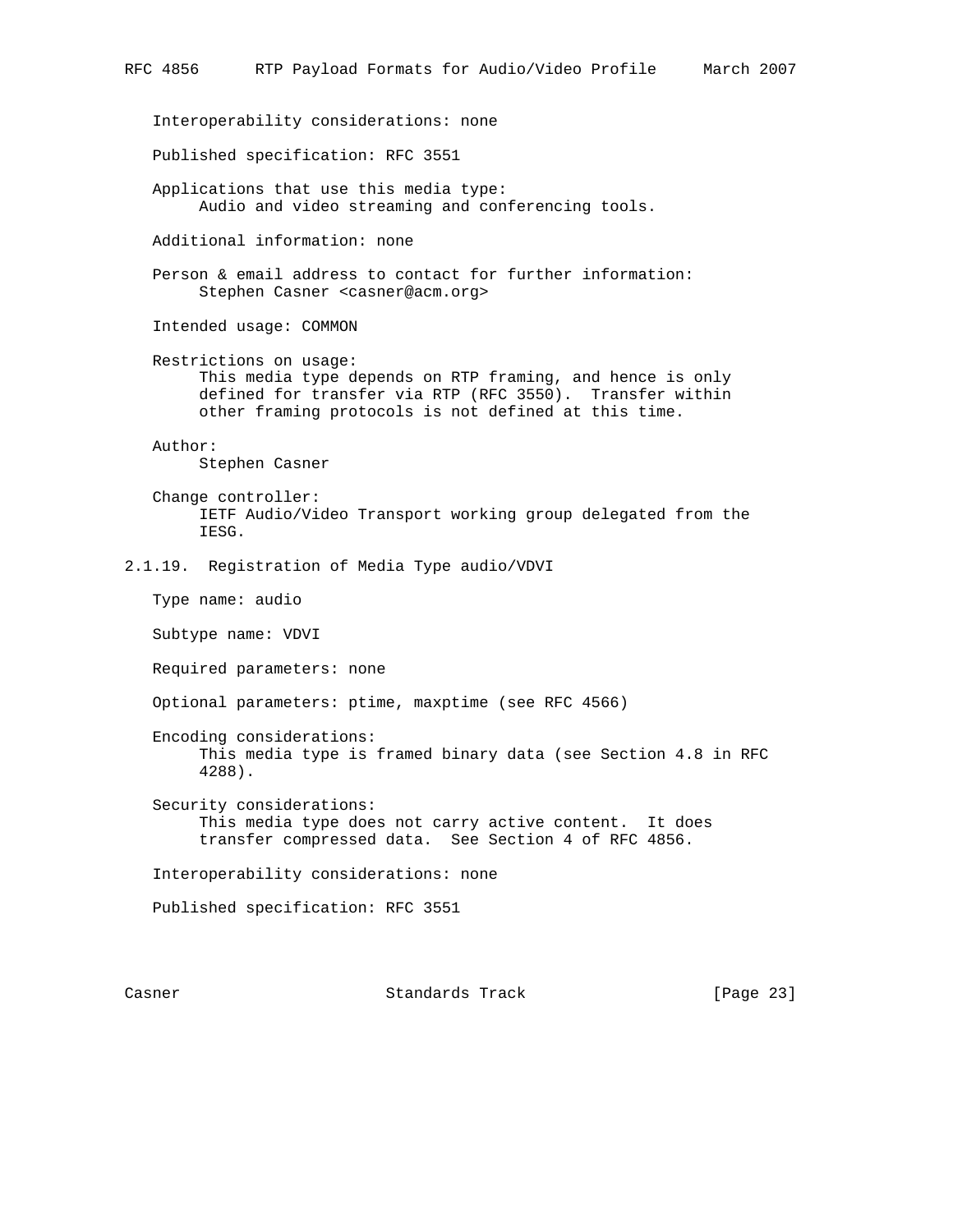Applications that use this media type: Audio and video streaming and conferencing tools.

Additional information: none

 Person & email address to contact for further information: Stephen Casner <casner@acm.org>

Intended usage: COMMON

 Restrictions on usage: This media type depends on RTP framing, and hence is only defined for transfer via RTP (RFC 3550). Transfer within other framing protocols is not defined at this time.

Author:

Stephen Casner

 Change controller: IETF Audio/Video Transport working group delegated from the IESG.

2.2. Video Type Registrations

 For most video payload formats, including the one registered here, the RTP timestamp clock rate is always 90000 Hz, so the "rate" parameter is not applicable. Likewise, the "channel" parameter is not used with video, while "ptime" and "maxptime" could be but typically are not.

2.2.1. Registration of Media Type video/nv

Type name: video

Subtype name: nv

Required parameters: none

Optional parameters: none

 Encoding considerations: This media type is framed binary data (see Section 4.8 in RFC 4288).

 Security considerations: This media type does not carry active content. It does transfer compressed data. See Section 4 of RFC 4856.

Casner Standards Track [Page 24]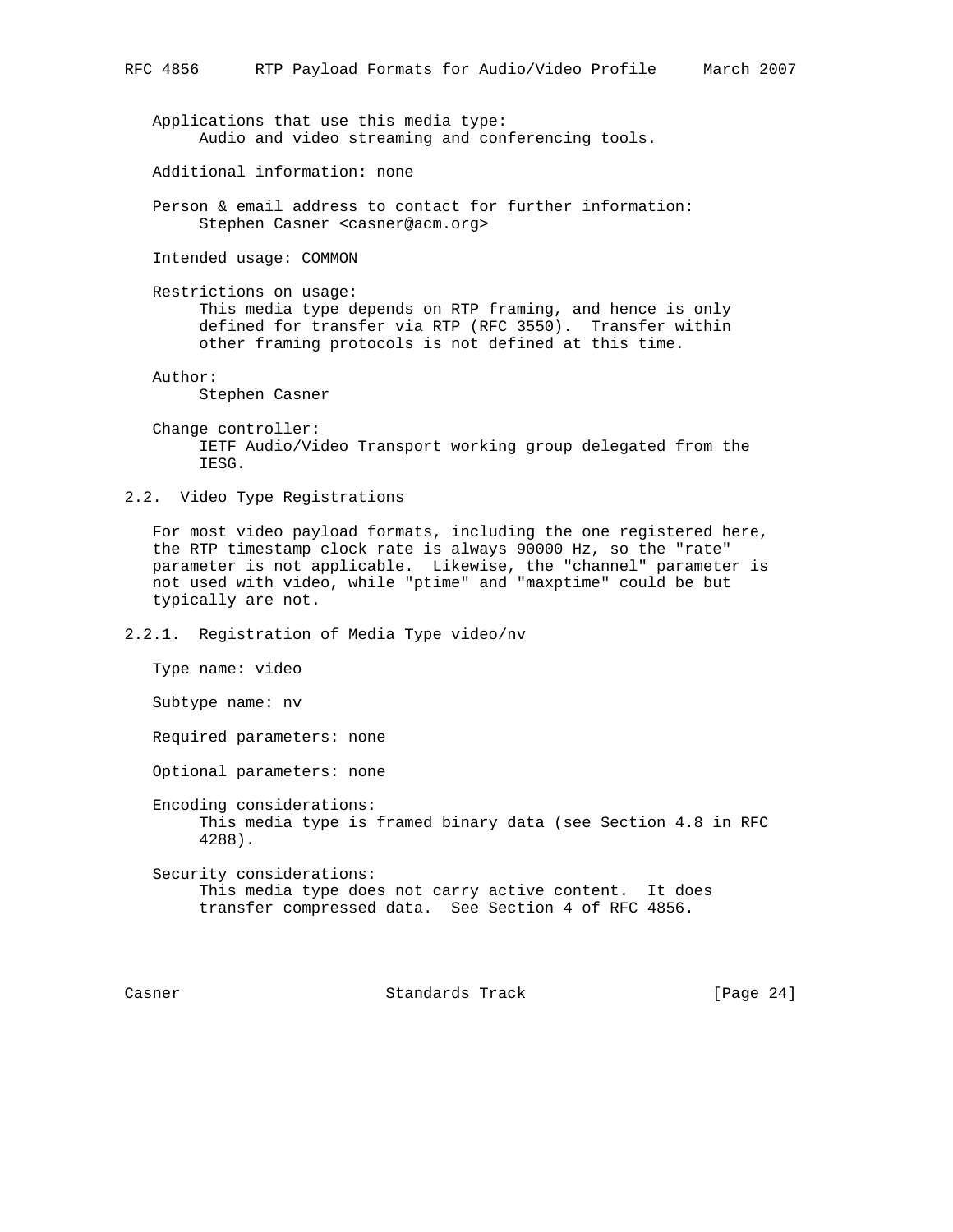Interoperability considerations: none

Published specification: RFC 3551

 Applications that use this media type: Audio and video streaming and conferencing tools.

Additional information: none

 Person & email address to contact for further information: Stephen Casner <casner@acm.org>

Intended usage: COMMON

Restrictions on usage:

 This media type depends on RTP framing, and hence is only defined for transfer via RTP (RFC 3550). Transfer within other framing protocols is not defined at this time.

 Author: Stephen Casner

 Change controller: IETF Audio/Video Transport working group delegated from the IESG.

3. Changes from RFC 3555

 RFC 3555 is obsoleted by the combination of RFC 4855 [3] and this document. RFC 4855 retains the specification of procedures and requirements from RFC 3555, while the media type registrations from RFC 3555 were extracted into this document. The media type registrations for the RTP payload formats that are referenced in RFC 3551 [1], but defined in other RFCs, have been elided from this document because those registrations are intended to be updated by including them in revisions of the individual RFCs defining the payload formats.

 The media type registrations in this document have been updated to conform to the revised media type registration procedures in RFC 4288 [2] and RFC 4855. Whereas RFC 3555 required the encoding considerations to specify transfer via RTP, that is now specified under restrictions on usage. The encoding considerations now warn that these types are framed binary data. The change controller is also now identified according to current conventions. The optional parameter "channels" was clarified for audio subtypes L8, PCMA, and PCMU. Finally, reference [9], which was missing from RFC 3555, has been corrected.

Casner **Standards Track** [Page 25]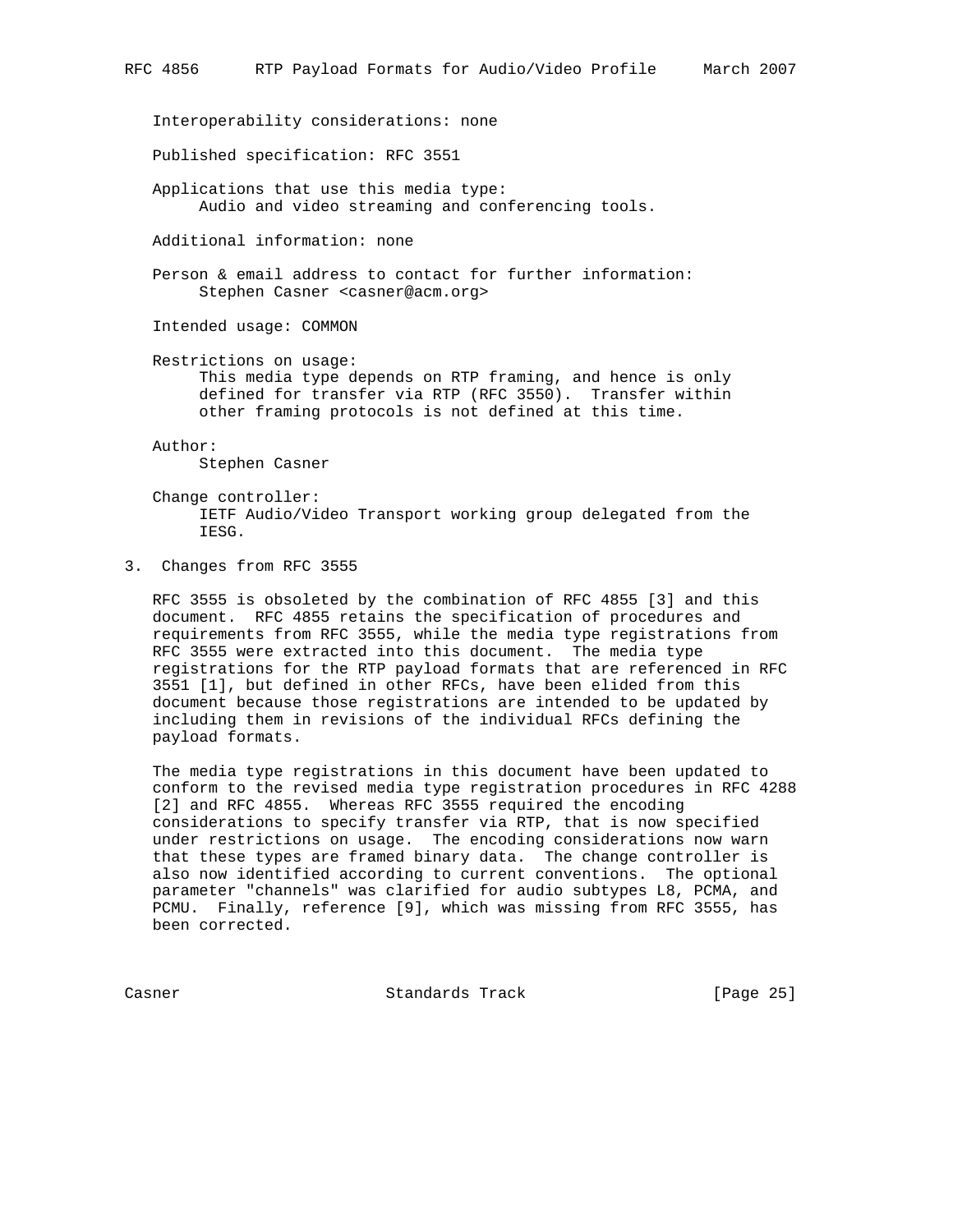### 4. Security Considerations

 This memo specifies media type registrations for the transfer of several compressed audio and video data encodings via RTP, so implementations using these media types are subject to the security considerations discussed in the RTP specification [8].

 None of these media types carry "active content" that could impose malicious side-effects upon the receiver. The content consists solely of compressed audio or video data to be decoded and presented as sound or images. However, several audio and video encodings are perfect for hiding data using steganography.

 A potential denial-of-service threat exists for data encodings using compression techniques that have non-uniform receiver-end computational load. The attacker can inject pathological datagrams into the stream, which are complex to decode and cause the receiver to be overloaded. However, none of the encodings registered here has an expansion factor greater than about 20, and all are considered relatively simple by modern standards (some are implemented on handheld devices and most were implemented on general-purpose computers ten years ago).

 As with any IP-based protocol, in some circumstances a receiver may be overloaded simply by the receipt of too many packets, either desired or undesired. Network-layer authentication MAY be used to discard packets from undesired sources, but the processing cost of the authentication itself may be too high.

 RTP may be sent via IP multicast, which provides no direct means for a sender to know all the receivers of the data sent and therefore no measure of privacy. Rightly or not, users may be more sensitive to privacy concerns with audio and video communication than they have been with more traditional forms of network communication. Therefore, the use of security mechanisms with RTP to provide confidentiality and integrity of the data is important. Because the data compression used with these media types is applied end-to-end, encryption may be performed after compression so there is no conflict between the two operations.

Casner **Standards Track** [Page 26]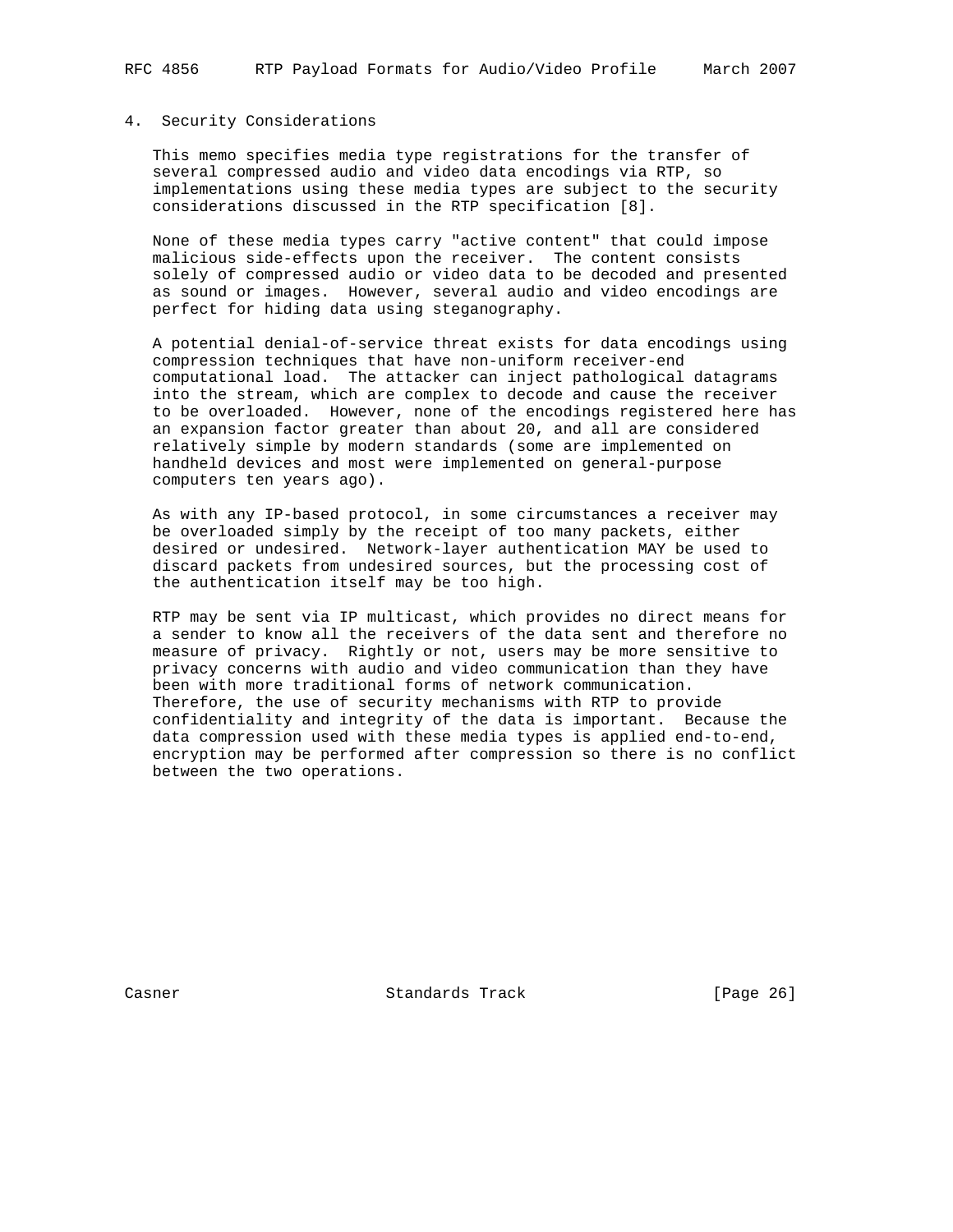### 5. References

- 5.1. Normative References
	- [1] Schulzrinne, H. and S. Casner, "RTP Profile for Audio and Video Conferences with Minimal Control", RFC 3551, July 2003.
	- [2] Freed, N. and J. Klensin, "Media Type Specifications and Registration Procedures", BCP 13, RFC 4288, December 2005.
	- [3] Casner, S., "Media Type Registration of RTP Payload Types", RFC 4855, January 2007.
	- [4] Bradner, S., "Key words for use in RFCs to Indicate Requirement Levels", BCP 14, RFC 2119, March 1997.
	- [5] Handley, M., Jacobson, V., and C. Perkins, "SDP: Session Description Protocol", RFC 4566, July 2006.
	- [6] Schulzrinne, H., Casner, S., Frederick, R. and V. Jacobson, "RTP: A Transport Protocol for Real-Time Applications", RFC 3550, July 2003.
	- [7] Kobayashi, K., Ogawa, A., Casner, S. and C. Bormann, "RTP Payload Format for 12-bit DAT Audio and 20- and 24-bit Linear Sampled Audio", RFC 3190, January 2002.
	- [8] Schulzrinne, H., Casner, S., Frederick, R. and V. Jacobson, "RTP: A Transport Protocol for Real-Time Applications", RFC 3550, July 2003.
- 5.2. Informative References
	- [9] IEC 61834, Helical-scan digital video cassette recording system using 6,35 mm magnetic tape for consumer use (525-60, 625-50, 1125-60, and 1250-50 systems), August 1998.
	- [10] Salsman, J. and H. Alvestrand, "The Audio/L16 MIME content type", RFC 2586, May 1999.

Casner **Standards Track** [Page 27]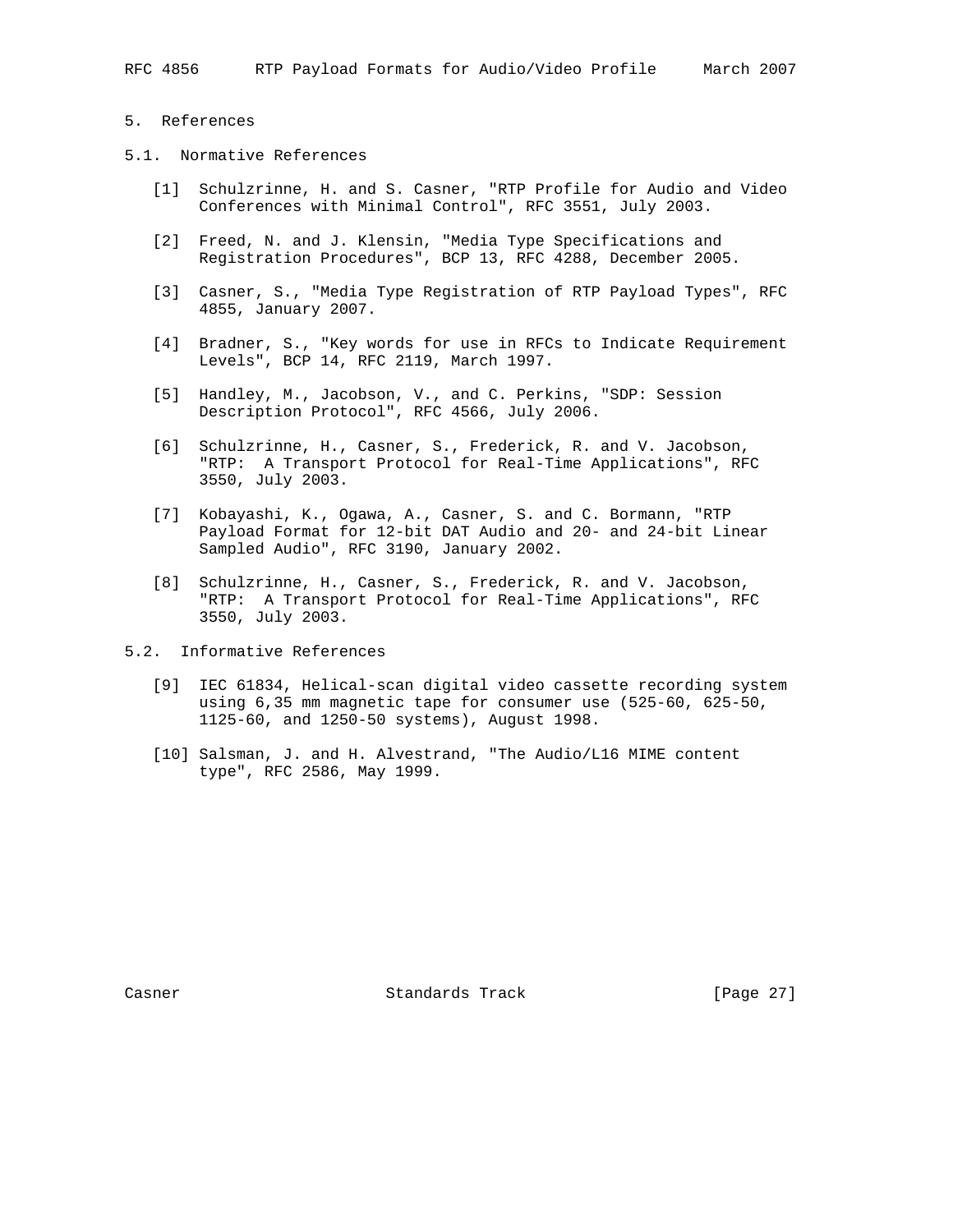Author's Address

 Stephen L. Casner Packet Design 3400 Hillview Avenue, Building 3 Palo Alto, CA 94304 United States

 Phone: +1 650 739-1843 EMail: casner@acm.org

Casner Standards Track [Page 28]